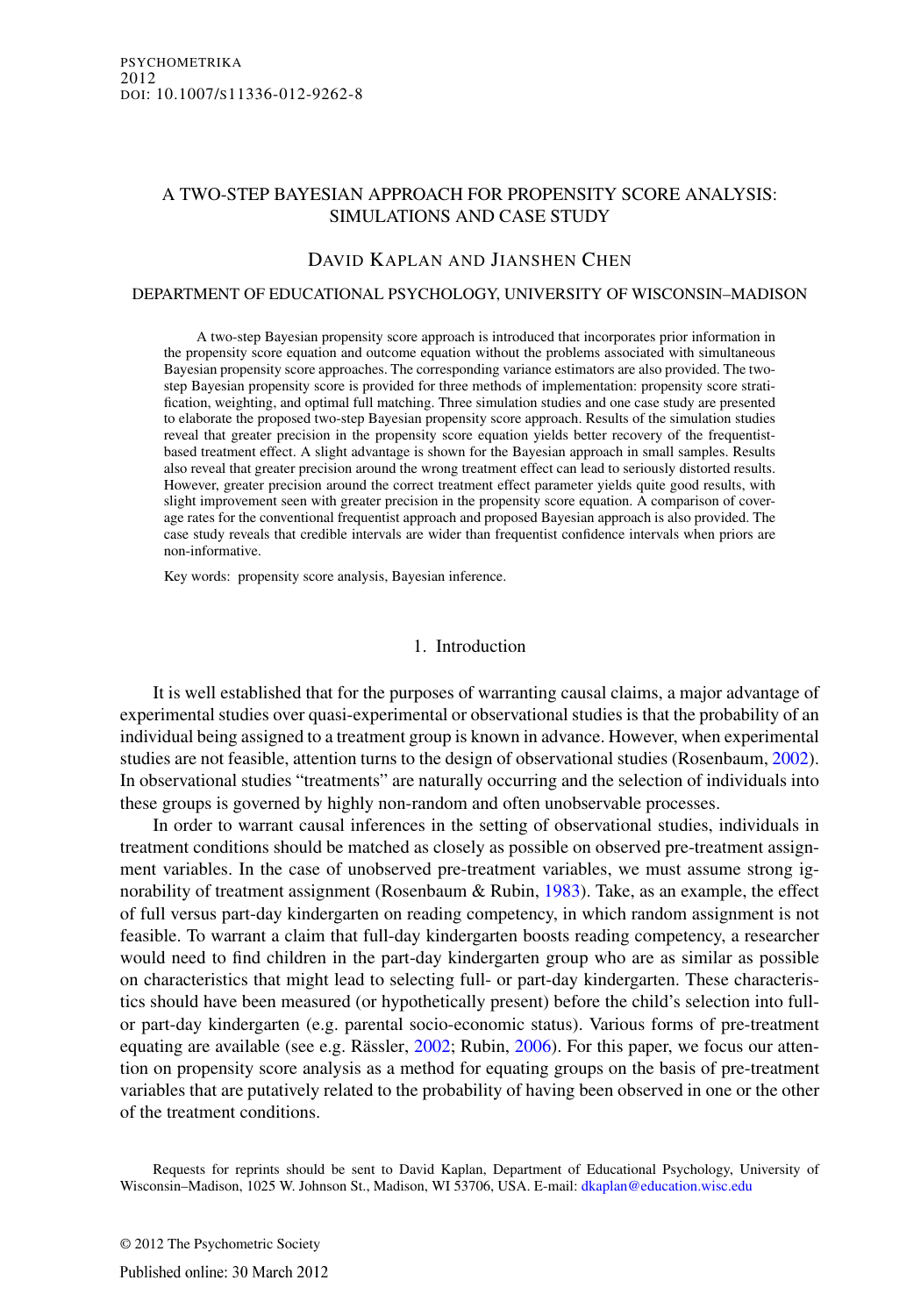Propensity score analysis (PSA) has been used in a variety of settings, such as economics, education, epidemiology, psychology, and sociology. For comprehensive reviews see e.g. Guo and Fraser [\(2010](#page-27-1)), Steiner and Cook [\(in press](#page-28-3)), and Thoemmes and Kim [\(2011](#page-28-4)). Historically, propensity score analysis has been implemented within the frequentist perspective of statistics. Within that perspective, a considerable amount of attention has been paid to the problem of estimating the variance of the treatment effect. For example, early work on this problem by Rubin and Thomas [\(1992a,](#page-28-5) [1992b](#page-28-6), [1996](#page-28-7)) found that matching on the estimated propensity score resulted in smaller variance compared to matching on the population propensity score. Thus, matching on the estimated propensity score is more efficient than matching on the true propensity score.

Other estimators of the treatment effect variance using propensity score weighting or matching approaches have been provided by several authors (Hirano, Imbens, & Ridder, [2003;](#page-27-2) Lunceford & Davidian, [2004](#page-27-3)), but few real data applications of their proposed methods have been available due to the requirement of large sample size and the computational complexity of the variance estimator. A recent variance estimator of the treatment effect based on matching was developed by Abadie and Imbens ([2006\)](#page-27-4), with an adjusted version developed by Abadie and Imbens [\(2009](#page-27-5)). Also, a bootstrap approach has been used to estimate the treatment effect variance (Lechner, [2002](#page-27-6); Austin & Mamdani, [2006](#page-27-7)). However, Abadie and Imbens [\(2008](#page-27-8)) have shown that bootstrap inferences for the matching estimator are generally not valid due to the extreme non-smoothness of nearest neighbor matching.

In addition to the literature on frequentist-based propensity score analysis, there also exists literature examining propensity score analysis from a Bayesian perspective. This perspective views parameters as random and naturally accounts for uncertainty in the propensity score through the specification of prior distributions on propensity score model parameters. The purpose of this paper is to develop a straightforward two-step Bayesian approach to propensity score analysis, provide treatment effect and variance estimators and examine its behavior in the context of propensity score stratification, weighting, and optimal full matching.

The organization of this paper is as follows. For purposes of completeness, we first provide the nomenclature of the potential outcomes framework of causal inference, as developed by Rubin ([1974\)](#page-28-8). Next we review the conventional frequentist theory of propensity score analysis, focusing on three methods by which the propensity score is implemented: (a) subclassification, (b) weighting, and (c) optimal full matching. This is then followed by a discussion of the Bayesian propensity score. We then present the design of three simulation studies and one real data case study, followed by the results. The paper closes with the implications of our findings for the practice of using propensity scores to provide covariate balance when estimating treatment effects in observational studies.

## <span id="page-1-0"></span>2. The Neyman–Rubin Model of Causal Inference: Notation and Definitions

For this paper, we follow the general notation of the Neyman–Rubin potential outcomes model of causal inference Neyman [\(1923](#page-27-9)) and Rubin [\(1974\)](#page-28-8), see also Holland ([1986\)](#page-27-10). To begin, let *T* be a treatment indicator, conveying the receipt of a treatment. In the case of a binary treatment,  $T = \{0, 1\}$ . For individual *i*,  $T_i = 1$  if that individual received the treatment, and  $T_i = 0$  if the individual did not receive the treatment. The essential idea of the Neyman–Rubin potential outcomes framework is that causal inference resides at the individual level. That is, for individual *i*, the goal, ideally, would be to observe the individual under receipt of the treatment and under non-receipt of the treatment. More formally, the *potential outcomes* framework for causal inference can be expressed as

$$
Y_i = T_i Y_{1i} + (1 - T_i) Y_{0i}, \qquad (1)
$$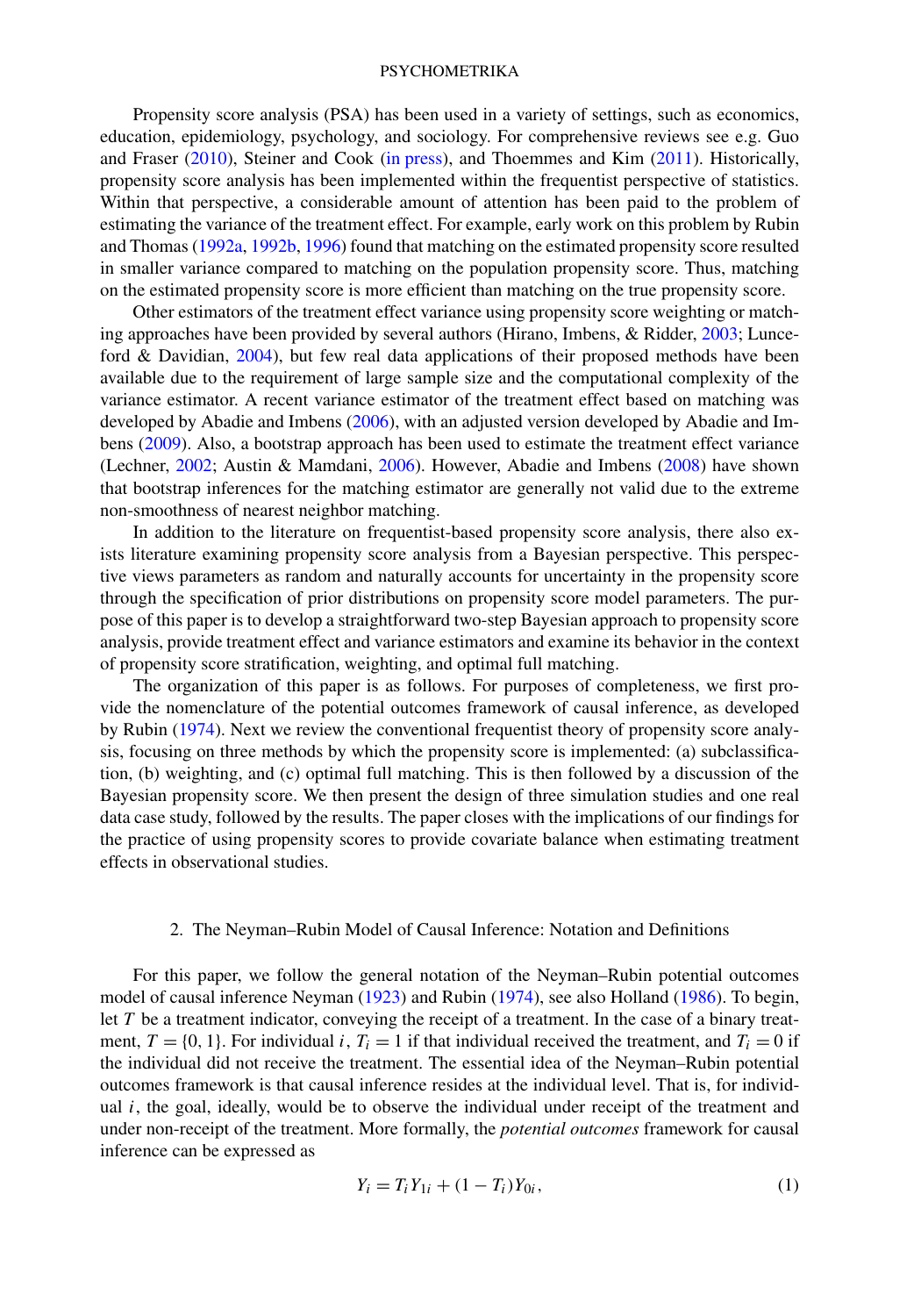<span id="page-2-0"></span>where  $Y_i$  is the observed outcome of interest for person *i*,  $Y_{1i}$  is the potential outcome for individual *i* when exposed to the treatment, and  $Y_{0i}$  is the potential outcome for individual *i* when not exposed to the treatment. However, as Holland ([1986\)](#page-27-10) points out, the potential outcomes framework has a serious problem—namely, it is rarely possible to observe the values of *Y*<sup>0</sup> and  $Y_1$  on the same individual *i*, and therefore rarely possible to observe the effects of  $T = 1$  and *T* = 0. Holland refers to this as the *fundamental problem of causal inference*.

The statistical solution to the *fundamental problem* offered by Holland [\(1986](#page-27-10)) is to make use of the population of individuals. In this case, two causal estimands may be of interest. The first is the *average treatment effect*,  $γ_{ATE}$  for the target population defined as

$$
\gamma_{\text{ATE}} = E(Y_1) - E(Y_0). \tag{2}
$$

Returning again to the full-day versus part-day kindergarten example, [\(2](#page-2-0)) compares the effect of full-day kindergarten for those exposed to it, i.e.  $E(Y|\mid T=1)$ , to the effect of not being exposed to full-day kindergarten and exposed to part-day kindergarten instead, that is,  $E(Y_0|T=0)$ . However, as noted by Heckman ([2005\)](#page-27-11) in most cases, the policy or clinical question lies in comparing  $E(Y_1|T=1)$  to the counterfactual group  $E(Y_0|T=1)$ . In this case, the causal estimand of interest is the *average treatment effect on the treated, ATT*, defined as

$$
\gamma_{\text{ATT}} = E(Y_1 | T = 1) - E(Y_0 | T = 1). \tag{3}
$$

The essential difference between the ATE and ATT estimands can be seen by noting that for the ATE estimand it is assumed that a unit is drawn from a target population and assigned either to the treatment group or the control group. By contrast, the ATT estimand assumes that an individual is assigned to the treatment group and the question concerns the outcome of that individual had he/she been assigned to the control group. For this paper, we will concentrate on estimates of the ATE.

## 3. The Propensity Score

It was noted above that an essential requirement for warranting causal inferences in observational studies is that the treatment and control groups should be matched on all relevant covariates. In the context of random assignment experiments, matching takes place (at least asymptotically) at the group level by virtue of the randomization mechanism. Moreover, under random assignment, the randomization probabilities are known. Again, herein lies the power of the randomized experiment—namely, treated and untreated participants are matched on all observed and unobserved characteristics. In observational studies, the assignment mechanism is unknown, and hence we must make due with matching on as many relevant observed covariates as we have available. Thus, while matching on observed covariates is, in principle, attainable, there likely remains differences between treated and untreated participants on unobserved characteristics.

Clearly, better balancing can be achieved with a larger number of covariates. However, it is also the case that matching becomes prohibitively difficult as the number of covariates increases. An approach to handling a large number of covariates is to develop a so-called *balancing score*. Balancing scores are used to adjust treatment groups on the observed covariates so as to make them more comparable. A balancing score  $b(z)$  is a function of the covariates *z* such that the conditional distribution of *z* given the balancing score is identical for the treatment group and control group. As noted by Rosenbaum and Rubin ([1983](#page-28-1)), the finest balancing score  $b(z)$  is the vector of all observed covariates *z*. Indeed, one or more balancing scores are used in a typical ANCOVA. The coarsest balancing score is the *propensity score e(z)* which is a many-one function of the covariates *z* (Rosenbaum & Rubin, [1983,](#page-28-1) pg. 42).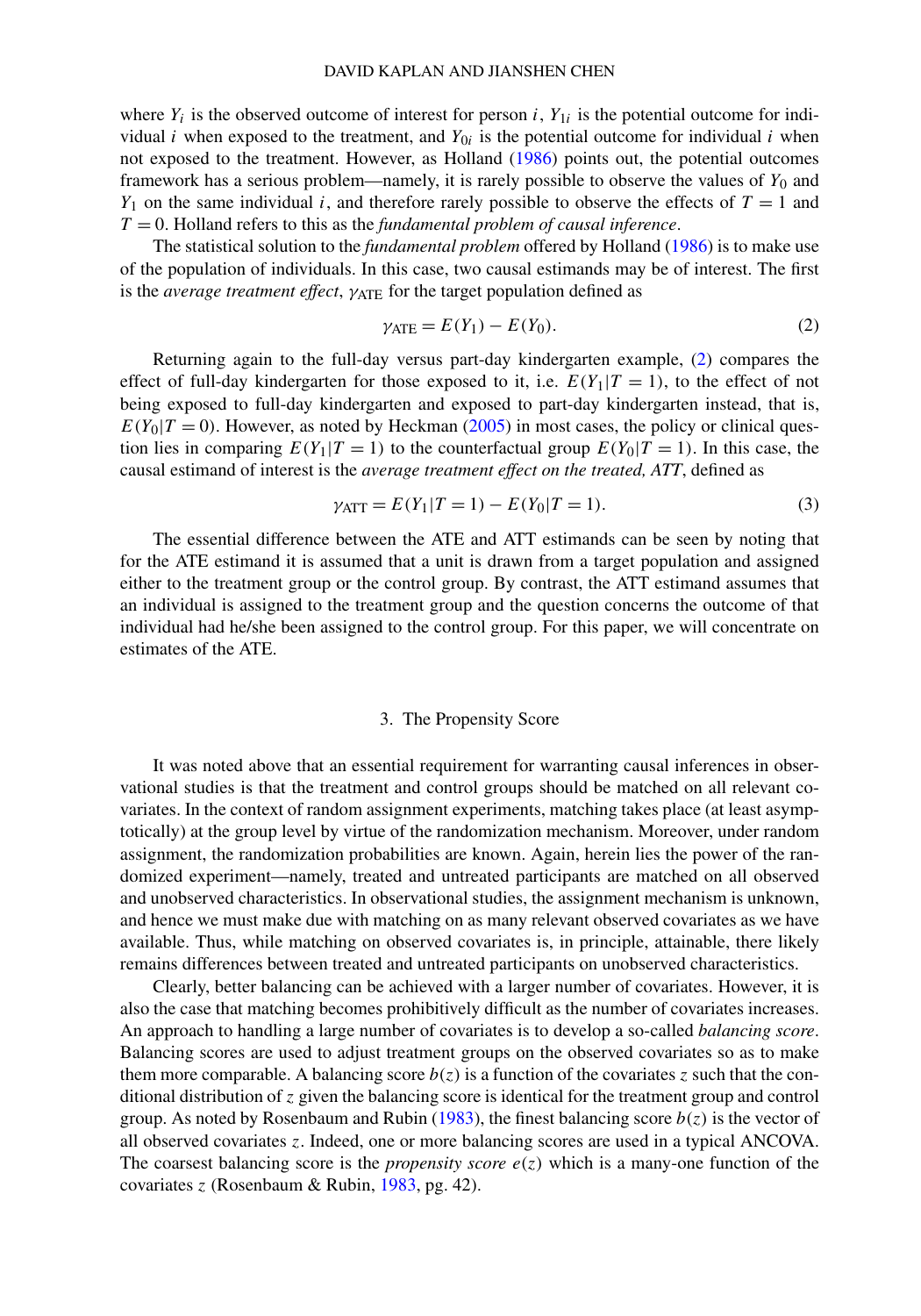More formally, consider first the potential outcomes model in [\(1](#page-1-0)). Under this model, the probability that individual *i* receives the treatment can be expressed as

$$
e_i = p(T = 1 | Y_{1i}, Y_{0i}, z_i, u_i),
$$
\n(4)

where  $u_i$  contain unobserved covariates. Notice that in an observational study,  $(Y_{0i}, Y_{1i}, u_i)$  are not observed. Thus, it is not possible to obtain the true propensity score. Instead, we estimate the propensity score based on covariates *z*. Specifically,

$$
\hat{e}(z) = p(T = 1|z),\tag{5}
$$

which is referred to as the *estimated propensity score*.

The estimated propensity score  $\hat{e}(z)$  has many important properties. Perhaps the most important property is the *balancing* property, which states that those in  $T = 1$  and  $T = 0$  with the same  $\hat{e}(z)$  will have the same distribution on the covariates *z*. Formally, the balancing property can be expressed as

$$
p\{z|T=1,\hat{e}(z)\} = p\{z|T=0,\hat{e}(z)\},\tag{6}
$$

or equivalently as

$$
T \perp z|\hat{e}(z). \tag{7}
$$

# 4. Implementation of the Propensity Score

In this section we describe three common approaches to the implementation of the propensity score: (a) stratification on  $\hat{e}(z)$ , (b) propensity score weighting, and (c) optimal full matching.

## *4.1. Stratification on*  $\hat{e}(z)$

There are numerous ways in which one can balance treatment groups on the observed covariates (see Rosenbaum & Rubin, [1983](#page-28-1)). For example, one approach would be to form strata directly on the basis of the observed covariates. However, as the number of covariates increases, the number of strata increases as well—such that it is unlikely that any given stratum would have enough members of all treatment groups to allow for reliable comparisons. The approach advocated in this paper is based on work by Cochran ([1968\)](#page-27-12) and utilizes subclassification into five strata based on the estimated propensity score. Subclassification into five strata on continuous distributions such as the propensity score has been shown to remove approximately 90 % of the bias due to non-random selection effects (Rosenbaum & Rubin, [1983;](#page-28-1) see also Cochran, [1968\)](#page-27-12). However, for stratification on the propensity score to achieve the desired effect, the assumption of no hidden biases must hold.

Assuming no hidden biases, Rosenbaum and Rubin [\(1983\)](#page-28-1) proved that when units within strata are homogeneous with respect to  $\hat{e}(z)$ , then the treatment and control units in the same stratum will have the same distribution on *z*. Moreover, Rosenbaum and Rubin showed that instead of using all of the covariates in  $z$ , a certain degree of parsimony can be achieved by using the coarser propensity score  $\hat{e}(z)$ . Finally, Rosenbaum and Rubin showed that if there are no hidden biases, then units with the same value on a balancing score (e.g., the propensity score), but assigned to different treatments, will serve as each other's control in that the expected difference in the responses of the units is equal to the average treatment effect.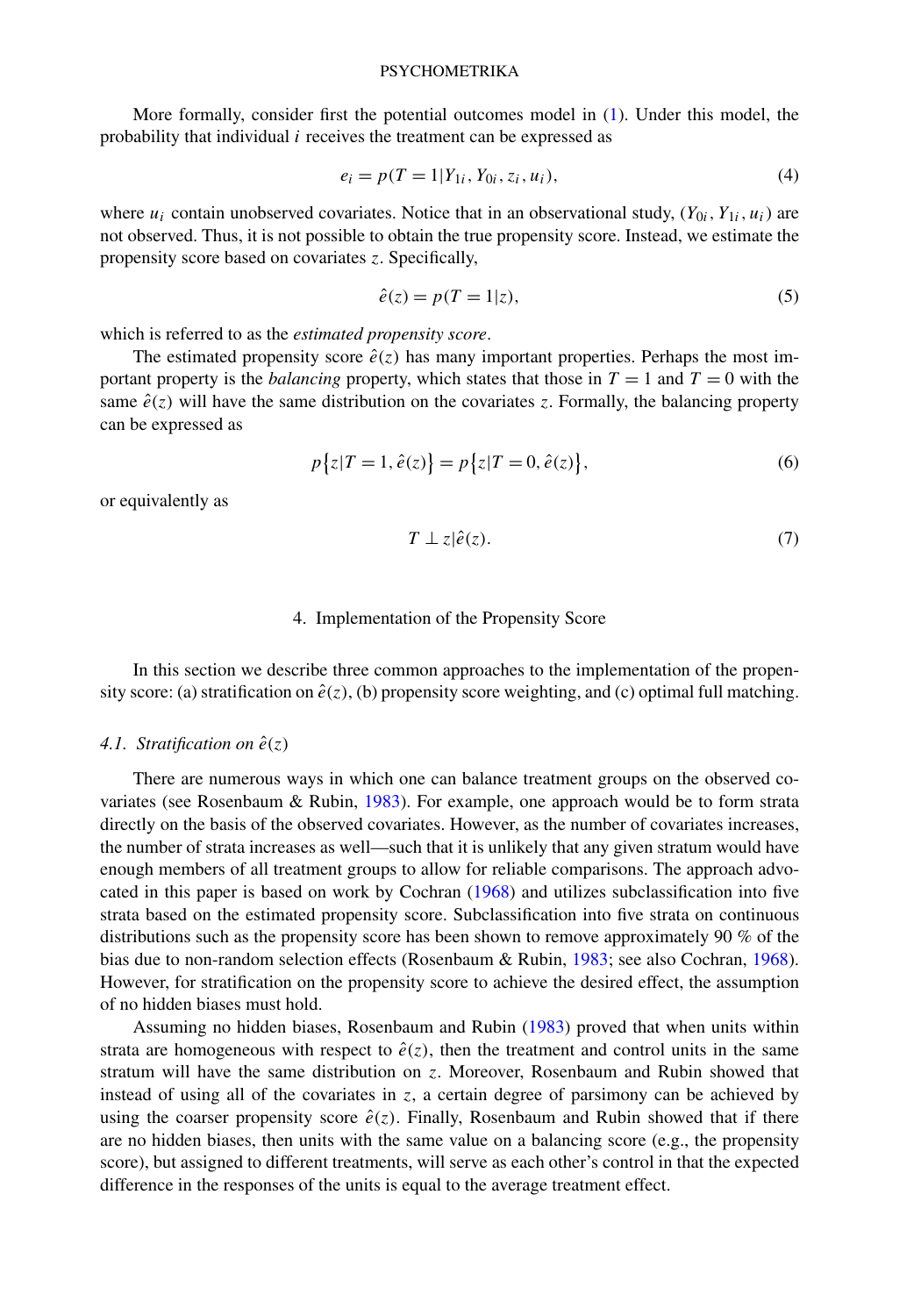## *4.2. Propensity Score Weighting*

Still another approach to implementing the propensity score is based on weighting. Specifically, propensity score weighting is based on the idea of Horvitz–Thompson sampling weights (Horvitz & Thompson, [1952\)](#page-27-13), and is designed to weight the treatment and control group participants in terms of their propensity scores. The details of this approach can be found in Hirano and Imbens ([2001\)](#page-27-14), Hirano et al. [\(2003](#page-27-2)), and Rosenbaum [\(1987](#page-28-9)).

As before, let  $\hat{e}(z)$  be the estimated propensity score, and let *T* indicate whether an individual is treated  $(T = 1)$  or not  $(T = 0)$ . The weight used to estimate the ATE can be defined as

$$
\omega_1 = \frac{T}{\hat{e}(z)} + \frac{1 - T}{1 - \hat{e}(z)}.\tag{8}
$$

Note that when  $T = 1$ ,  $\omega_1 = 1/\hat{e}(z)$  and when  $T = 0$ ,  $\omega_1 = 1/[1 - \hat{e}(z)]$ . Thus, this approach weights the treatment and control group up to their respective populations.<sup>1</sup>

## *4.3. Optimal Full Matching on the Propensity Score*

The third common approach for implementing the propensity score is based on the idea of statistical matching (see e.g. Hansen, [2004](#page-27-15); Hansen & Klopfer, [2006](#page-27-16); Rässler, [2002;](#page-27-0) Rosenbaum, [1989\)](#page-28-10). Following Rosenbaum [\(1989](#page-28-10)), consider the problem of matching a treated unit to a control unit on a vector of covariates. In observational studies, the number of control units typically exceeds the number of treated units. A *matched pair* is an ordered pair  $(i, j)$ , with  $1 \le i \le N$  and  $1 \leq j \leq M$  denoting that the *i*th treated unit is matched with the *j*th control unit. As defined by Rosenbaum ([1989\)](#page-28-10), "*A complete matched pair* is a set  $\Im$  of *N* disjoint matched pairs, that is, *N* matched pairs in which each treated unit appears once, and each control unit appears either once or not at all" (pg. 1024).

Rosenbaum suggests two aspects of a "good" match. The first aspect is based on the notion of close matching in terms of a distance measure on the vector of covariates—for example, nearest neighbor matching. Obtaining close matches becomes more difficult as the number of covariates increases. Another aspect of a good match is based on covariate balance, for example, obtained on the propensity score. If distributions on the propensity score within matched samples are similar, then there is presumed to be balanced matching on the covariates.

For this paper, we consider *optimal matching*: an improvement on so-called *greedy matching*. Greedy matching finds a control unit to be matched to the treatment unit on the basis of the distance between those units alone. One form of the greedy algorithm works sequentially, starting with a match of minimum distance, and then removes the control unit and treated unit from further consideration. Then, the algorithm begins again. It is important to point out that greedy matching does not revisit the match, and therefore does not attempt to provide the lowest overall "cost" for the match.

<span id="page-4-0"></span>Optimal matching, in contrast, proceeds much the same way as greedy matching. However, rather than simply adding a match, and removing the control (and treatment) from further consideration, optimal matching might reconsider a match if the total distance across matches is less than if the algorithm proceeded. According to Rosenbaum [\(1989\)](#page-28-10), optimal matching is as good and often better than greedy matching. Indeed, although greedy matching can sometimes provide a good answer, there is no guarantee that the answer will be tolerable—and often it can be quite bad.

For this paper, we use the *optimal full matching* algorithm discussed in Hansen and Klopfer [\(2006\)](#page-27-16) and implemented in their R package *optmatch* (Hansen & Klopfer, [2006\)](#page-27-16). In optimal full

<sup>1</sup>The weight used to obtain an estimate of the ATT can be written as  $\omega_2 = T + (1 - T) \frac{\hat{e}(z)}{1 - \hat{e}(z)}$ . Thus, the controls are weighted to the full sample using  $1/[1 - \hat{e}(z)]$  and then further weighted to the treatment group using  $\hat{e}(z)$ .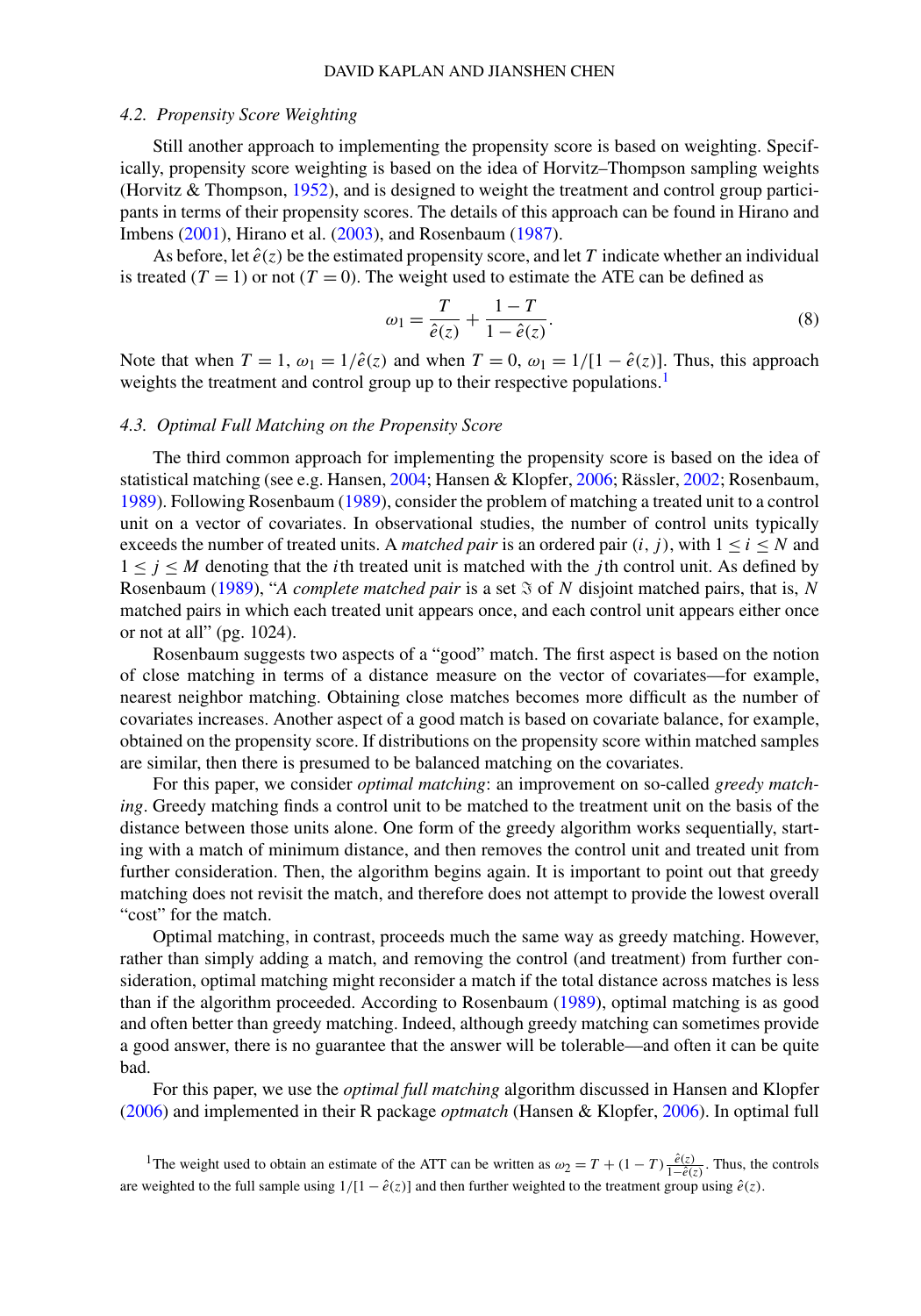matching, for each possible pair of units in control and treatment group with estimated propensity score  $\hat{e}(z_0)$  and  $\hat{e}(z_1)$ , respectively, the distance is calculated by the difference between the estimated propensity scores, that is,  $|\hat{e}(z_1) - \hat{e}(z_0)|$ . The optimal full matching results are achieved when the total distance of matched propensity scores between treatment group and control group approaches the minimum. We do not utilize a caliper in this paper so that every observed unit is allowed to be matched.

# 5. Bayesian Propensity Score Approaches

Having outlined the conventional implementation of the propensity score, we now turn to more recent Bayesian approaches to the calculation of the propensity score. A recent systematic review by Thoemmes and Kim ([2011\)](#page-28-4) does not discuss Bayesian approaches to propensity score analysis, and our review of the extant literature also reveals very few studies examining Bayesian approaches to propensity score analysis. However, an earlier paper by Rubin [\(1985](#page-28-11)) argued that because propensity scores are, in fact, randomization probabilities, these should be of great interest to the applied Bayesian analyst.

Rubin contextualizes his arguments within the notion of the *well-calibrated* Bayesian (Dawid, [1982\)](#page-27-17). Dawid's ([1982\)](#page-27-17) concept of calibration stems from the notion of forecasting within the Bayesian perspective.[2](#page-5-0) Dawid uses weather forecasting as an example. Given a weather forecaster's subjective probability regarding tomorrow's weather, *ω*, she is well calibrated if, over a large number of forecast sequences,  $p = \omega$ , where p is the actual proportion of correct forecasts.<sup>3</sup>

In the context of propensity score analysis, Rubin ([1985\)](#page-28-11) argues that under the assumption of strong ignorability and assuming that the propensity score  $\hat{e}(z)$  is an adequate summary of the observed covariates *z*, then our applied Bayesian will be well calibrated. To be specific, because the propensity score is the coarsest covariate that can be obtained and retain strong ignorability, and because there will be more data dedicated to estimating the parameters of interest (as opposed to the parameters associated with each covariate), the more reliable the forecasts—i.e. the better calibrated our applied Bayesian will be.

Although Rubin ([1985](#page-28-11)) provides a justification for why an applied Bayesian should be interested in propensity scores, his analysis does not address the actual estimation of the propensity score equation or the outcome equation from a Bayesian perspective. In a more recent paper, Hoshino [\(2008\)](#page-27-18) argued that propensity score analysis has focused mostly on estimating the marginal treatment effect and that more complex methods are needed to handle more realistic problems. In response, Hoshino [\(2008](#page-27-18)) developed a quasi-Bayesian estimation method that can be used to handle more general problems—and in particular, latent variable models.

More recently, McCandless, Gustafson, and Austin [\(2009](#page-27-19)) argued that the failure to account for uncertainty in the propensity score can result in falsely precise estimates of treatment effects. However, adopting the Bayesian perspective that data and parameters are random, appropriate consideration of uncertainty in model parameters of the propensity score equation can lead to a more accurate variance estimate of the treatment effect. In fact, it may be possible in many circumstances to elicit priors on the covariates from previous research or expert opinion and, as such, have a means of comparing different propensity score models for the same problem and resolve model choice via Bayesian model selection measures such as the deviance information criterion (Spiegelhalter, Best, Carlin, & van der Linde, [2002](#page-28-12)).

<span id="page-5-1"></span><span id="page-5-0"></span>The paper by McCandless et al. ([2009\)](#page-27-19) provides an approach to Bayesian propensity score analysis for observational data. Their approach involves treating the propensity score as a latent

<sup>2</sup>As Dawid [\(1982](#page-27-17)) points out, *calibration* is synonymous with *reliability*.

<sup>&</sup>lt;sup>3</sup>The concept of calibration can be extended to credible interval forecasts (see Dawid, [1982](#page-27-17)).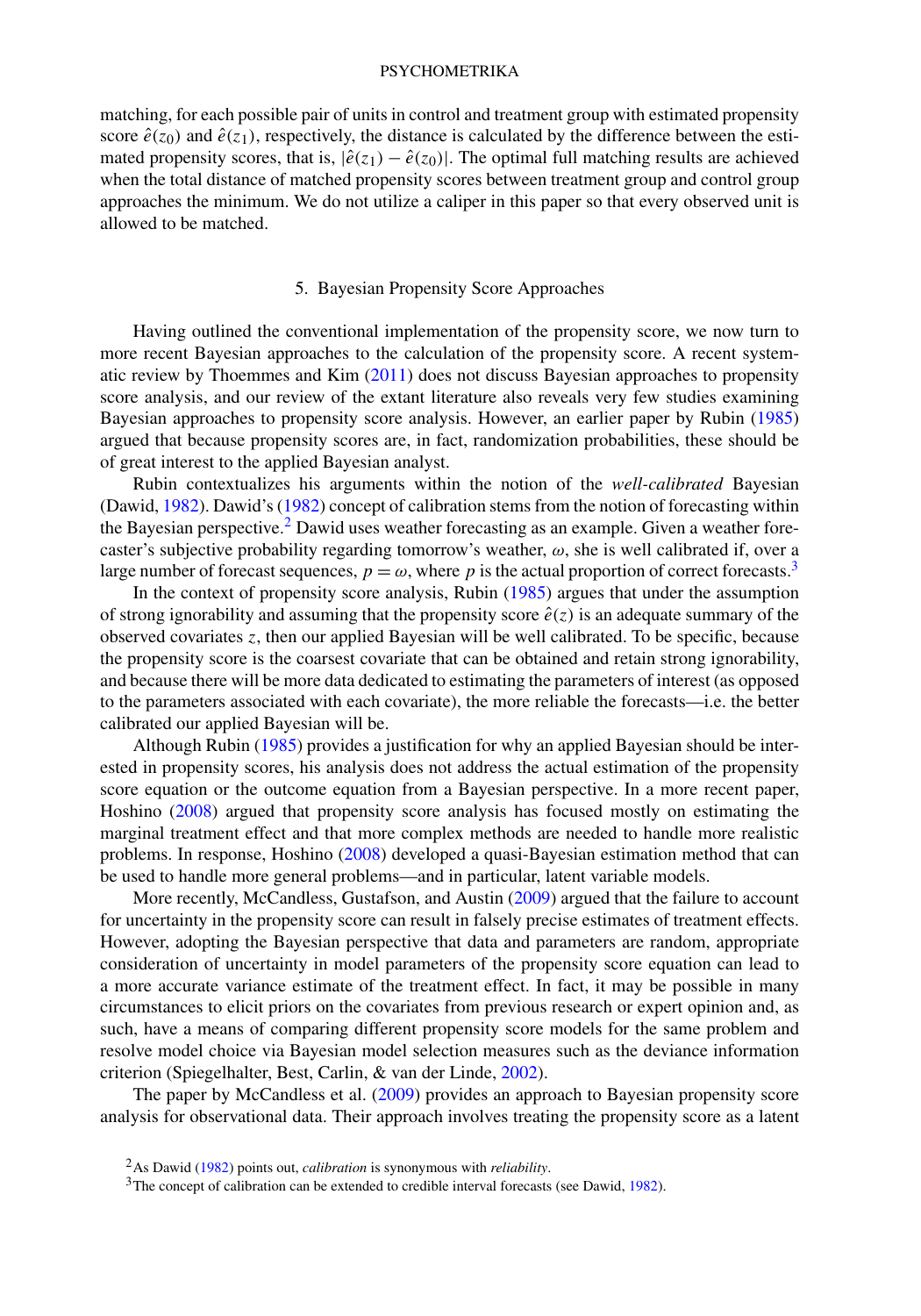variable and modeling the joint likelihood of propensity scores and responses simultaneously in one Bayesian analysis via an MCMC algorithm. From there, the marginal posterior probability of the treatment effect can be obtained that directly incorporates uncertainty in the propensity score. Using a simulation study and a case study, McCandless et al. [\(2009](#page-27-19)) found that weak associations between the covariates and the treatment led to greater uncertainty in the propensity score and that the Bayesian subclassification approach yields wider credible intervals.

Following the McCandless et al. [\(2009\)](#page-27-19) study, An [\(2010](#page-27-20)) presented a Bayesian approach that jointly models both the propensity score equation and outcome equation in one step and implemented this approach for propensity score regression and matching. The Bayesian approach of An ([2010\)](#page-27-20) was found to perform better for small samples. Also, An [\(2010\)](#page-27-20) showed that frequentist PSA using the estimated propensity score tends to overestimate the standard error and has a larger estimated standard error than the Bayesian PSA approach, which contradicts McCandless et al. ([2009\)](#page-27-19). The difference between the estimator utilized by McCandless et al. ([2009\)](#page-27-19) and that utilized by An ([2010\)](#page-27-20) may contribute to the discrepancy in their findings. Specifically, McCandless et al. [\(2009](#page-27-19)) examined the variance estimator of frequentist PSA without any adjustment for uncertainty of the estimated propensity scores. An [\(2010](#page-27-20)), in contrast, did not clearly indicate how his variance estimator was obtained and most likely used a variance estimator that accounted for uncertainty of group assignment (An, [2010,](#page-27-20) pg. 15); perhaps building on work by Abadie and Imbens ([2006,](#page-27-4) [2009\)](#page-27-5). The frequentist PSA approach investigated in this paper is the same as McCandless et al. ([2009\)](#page-27-19).

Of relevance to the McCandless et al. ([2009](#page-27-19)) and An [\(2010](#page-27-20)) approaches to Bayesian propensity score analysis, Gelman, Carlin, Stern, and Rubin [\(2003](#page-27-21)) have argued that the propensity score should provide information only regarding study design and not regarding the treatment effect, as is the case with the Bayesian procedure utilized by McCandless et al. ([2009](#page-27-19)) and An [\(2010\)](#page-27-20). Steiner and Cook [\(in press\)](#page-28-3) also point out that the treatment might affect covariates and thus propensity score estimation should be based on covariates measured before treatment assignment. We agree, and view the McCandless et al. [\(2009](#page-27-19)) and An [\(2010](#page-27-20)) approaches as conceptually problematic. In particular, a possible consequence of these joint modeling approaches is that the predictive distribution of propensity scores will be affected by the outcome *y*, which can lead to a different propensity score estimate than obtained if *y* is not used in the analysis. Thus, to address the problem of joint modeling, this paper outlines a two-step modeling method using the Bayesian propensity score model in the first step, followed by a Bayesian outcome model in the second step. To investigate the Bayesian propensity score approach further, our paper employs the optimal full matching algorithm combined with propensity score stratification and weighting methods for both simulation and case studies. We provide the estimator of the treatment effect and the variance for our two-step approach. For comparison purposes, we also examine An's [\(2010](#page-27-20)) "intermediate Bayesian approach" which does address the joint modeling problem by specifying a Bayesian propensity score model in the first step with a conventional ordinary least squares outcome model in the second step. However, An ([2010\)](#page-27-20) does not provide detail regarding the variance estimator for this approach and only examines this intermediate Bayesian approach in the context of single nearest neighbor matching. Our paper provides a detailed discussion of the treatment effect and variance estimators and also examines An's [\(2010](#page-27-20)) intermediate Bayesian approach under stratification, weighting and optimal full matching.

## 6. Design and Results of Simulation Studies

In this section we present the design and results of two detailed simulation studies of our proposed two-step approach to Bayesian propensity score analysis (BPSA) and compare it to the conventional propensity score analysis (PSA). Also, we fit the simple linear regression and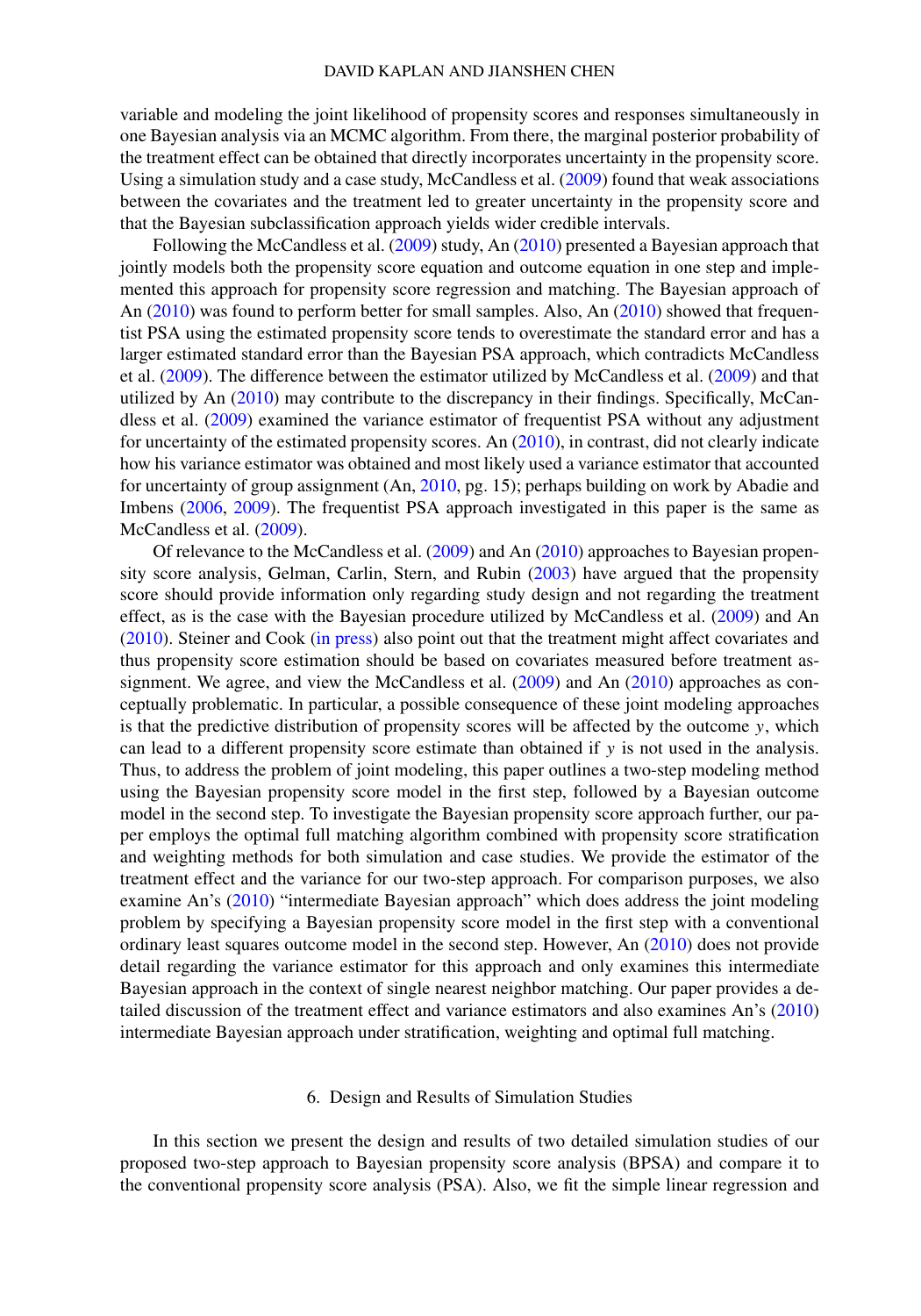<span id="page-7-0"></span>Bayesian simple regression without any propensity score adjustment for the purpose of comparison. Bayesian simple regression utilizes the *MCMCregress* procedure (Martin, Quinn, & Park, [2010\)](#page-27-22) in R (R Development Core Team, [2011](#page-27-23)) to draw from the posterior distribution of parameters of the outcome model using Gibbs sampling (Geman & Geman, [1984\)](#page-27-24).

For this paper, we focus on the estimate of the average treatment effect defined in ([2\)](#page-2-0), which we denote as  $\gamma$ . The outcome model is written as a simple linear regression model—namely,

$$
y = \mu + \gamma T + \epsilon_1,\tag{9}
$$

where *y* is the outcome,  $\mu$  is the intercept,  $\gamma$  is the average treatment effect, and *T* is the treatment indicator. In addition, we assume  $\epsilon_1 \sim N(0, \sigma_1^2 I_n)$  where  $I_n$  is the *n*-dimensional identity matrix. Non-informative uniform priors are used for  $\gamma$  in Bayesian simple regression and an inverse gamma prior is used for  $\sigma_1^2$ , with shape parameter and scale parameter both 0.001.

For both PSA and BPSA, two models are specified. The first is a propensity score model, specified as the following logit model:

$$
Log\left(\frac{e(z)}{1 - e(z)}\right) = \alpha + \beta' z,\tag{10}
$$

where  $\alpha$  is the intercept,  $\beta$  is the slope vector and *z* represents a design matrix of chosen covariates. For BPSA, we utilized the R package *MCMClogit* (Martin et al., [2010](#page-27-22)) to draw from the posterior distribution of  $\alpha$  and  $\beta$  in the logit model using a random walk Metropolis algorithm. After estimating propensity scores under PSA or BPSA, we use the outcome model in the second step to estimate the treatment effect  $\gamma$  via stratification, weighting, and optimal full matching.

In the two simulation studies, the estimated average treatment effect  $\hat{\gamma}$  and standard error  $\hat{\sigma}$  of the frequentist method come from ordinary least squares regression (OLS). Specifically, for conventional PSA, propensity score stratification is conducted by forming quintiles on the propensity score, calculating the OLS treatment effect within stratum, and averaging over the strata to obtain the treatment effect. The standard error was calculated as  $\sqrt{\sum_{s=1}^{5} \hat{\sigma}_s^2/5}$ , where  $\hat{\sigma}_s^2$  is the variance of the estimated treatment effect for stratum *s*, and in which there were five strata. Although the assumption of independent stratifying units may incur bias, Zanutto, Lu, and Hornik ([2005\)](#page-28-13) have pointed out that this unadjusted variance estimator is a reasonable approximation to the standard error under the independence assumption and has often been used by researchers (e.g. Benjamin, [2003](#page-27-25); Larsen, [1999](#page-27-26); Perkins, Tu, Underhill, Zhou, & Murray, [2000\)](#page-27-27). Propensity score weighting is performed by fitting a weighted regression with  $1/\hat{e}(z)$  and  $1/(1 - \hat{e}(z))$  as the weights for the treatment and control group, respectively. Propensity score matching utilizes the optimal full matching method proposed by Hansen and Klopfer ([2006\)](#page-27-16). A group indicator is produced by assigning the matched participants into the same group and this serves as a covariate in the linear regression outcome model. The same simulated data set is used for PSA and BPSA in consideration of fair comparison, where PSA is denoted PSA-1rep in the tables. To take into account the sampling variability, 1000 replications are also conducted for traditional PSA, denoted PSA-1000rep. The details of Bayesian approach are provided in the simulation studies below and a flowchart outlining the steps of the simulation studies is shown on the left hand side of Figure [4](#page-24-0).

## *6.1. Simulation Study 1*

The first simulation study examines the Bayesian propensity score model and OLS outcome model across different sample sizes, true treatment effects, priors, and PSA methods, on estimates of the treatment effect  $\gamma$ . Because we use a Bayesian approach for the propensity score model only, we refer to this approach as *BPSA-1*, which is the same as An's ([2010\)](#page-27-20) "intermediate Bayesian approach". Data are generated according to the following procedure: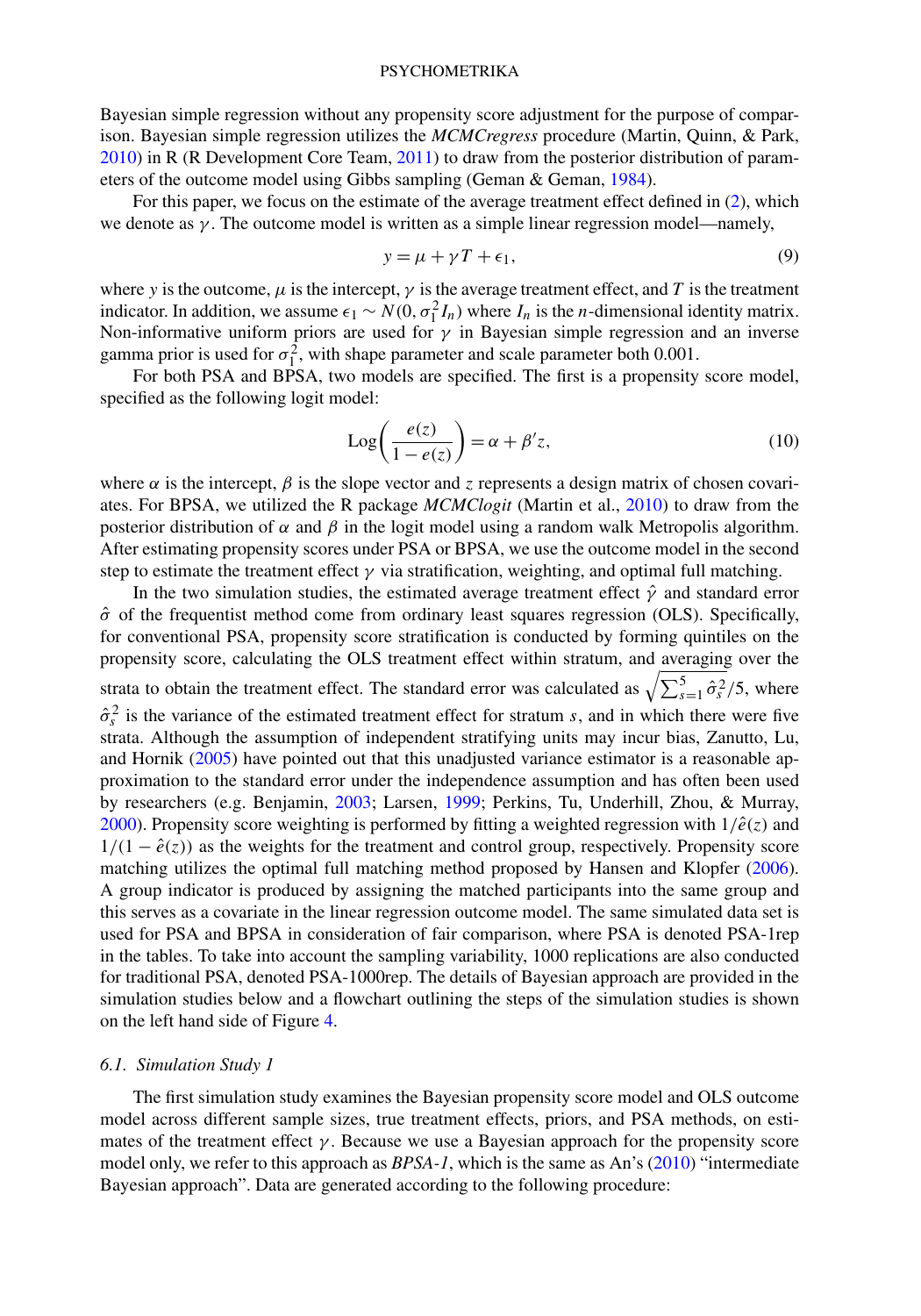1. Independently generate random variables  $z_1$ ,  $z_2$  and  $z_3$  as three covariates under sample size  $n = 100$  and  $n = 250$ , respectively, such as

$$
z_1 \sim N(1, 1)
$$
  
\n
$$
z_2 \sim Poisson(2)
$$
  
\n
$$
z_3 \sim Bernoulli(0.5).
$$

These distributions are chosen to imitate different types of covariates in practice such as continuous variables, count data and dichotomous (e.g. agree/disagree) variables.

2. Obtain the true propensity scores by

$$
e(z) = \frac{\exp(0.2z_1 + 0.3z_2 - 0.2z_3)}{1 + \exp(0.2z_1 + 0.3z_2 - 0.2z_3)},
$$
\n(11)

that is, the propensity score generating model has true  $\alpha = 0$  and true  $\beta = (0.2, 0.3,$ −0*.*2*)* .

- 3. Calculate the treatment assignment vector *T* by comparing the propensity score  $e_i(z)$  to a random variable  $U_i$  generated from the *Uniform* $(0, 1)$  distribution, where  $i = 1, \ldots, n$ . Assign  $T_i = 1$  if  $U_i \leq e_i(z)$ ,  $T_i = 0$  otherwise.
- 4. Generate outcomes  $y_1, \ldots, y_n$  using the model:

$$
y = 0.4z_1 + 0.3z_2 + 0.2z_3 + \gamma T + \epsilon_3, \tag{12}
$$

where  $\epsilon_3 \sim N(0, 0.1)$  and  $\gamma$  is the true treatment effect taking two different values 0.25 and 1.25.

- 5. Data = { $(y_i, z_i, T_i)$ ,  $i = 1, ..., n$ ;  $n = 100$  or 250}.
- 6. Replicate the above steps 1000 times for the PSA model only.

The parameters  $\alpha$  and  $\beta$  in the Bayesian propensity score model are standard regression coefficients. We assume a non-informative uniform prior on the intercept  $\alpha$  and independent normal priors on  $\beta_k$ 's ( $k = 1, 2$  and 3 for three covariates, respectively):

$$
\beta_k \sim N(b_\beta, B_\beta^{-1}),
$$

with  $b_\beta$  as the prior mean and  $B_\beta$  as the prior precision. In simulation study 1,  $b_\beta$  is set as 0 to imitate the case of having little information on the mean, the same as what McCandless et al. [\(2009\)](#page-27-19) chose in their study. Furthermore, we examine different prior precisions at  $B_\beta = 0$ ,  $B_\beta = 1$ ,  $B_\beta = 10$  and  $B_\beta = 100$  to explore the relation between the choice of prior precisions and the treatment effect. Note that when a prior precision takes value 0, the R program actually implements a non-informative uniform prior.

The MCMC sampling of the Bayesian propensity score model has  $10<sup>4</sup>$  iterations with a thinning interval of 10 after 1000 burn-in. For *n* observations, there are  $m = 1000$  sets of propensity scores  $\hat{e}_{ij}$  ( $i = 1, \ldots, n$ ,  $j = 1, \ldots, m$ ) calculated from the joint posterior distribution of  $\alpha$ and  $\beta$ . A treatment effect estimate  $\hat{\gamma}_j$  is obtained using the *j* th set of estimated propensity scores  $\hat{e}_{1j}(z),..., \hat{e}_{nj}(z)$  by the conventional stratification, weighting, and optimal full matching methods as in traditional PSA. In fact, this is identical to the conventional approach, except we use a Bayesian propensity score model in the first step. The final estimate of the treatment effect in *BPSA-1* is

$$
\hat{\gamma} = \frac{\sum_{j=1}^{m} \hat{\gamma}_j}{m}.
$$
\n(13)

To estimate the variance of the treatment effect in BPSA-1, we assume independence among  $\hat{\gamma}$ <sub>*j*</sub> s and thus

$$
Var(\hat{\gamma}) = \frac{\sum_{j=1}^{m} Var(\hat{\gamma}_j)}{m^2}.
$$
\n(14)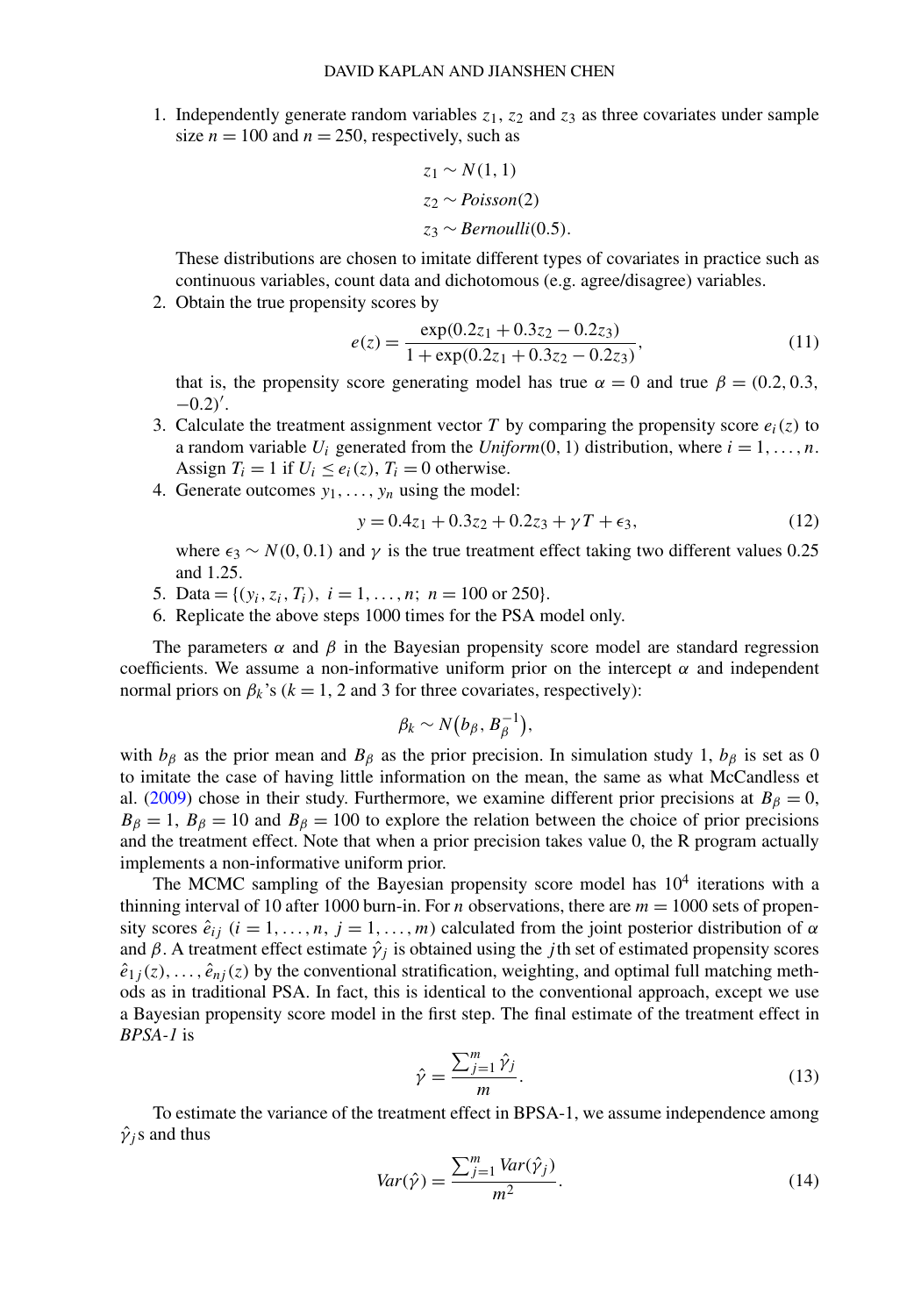<span id="page-9-3"></span><span id="page-9-2"></span>Because  $\hat{\gamma}_j$  s are estimated by the same outcome model with  $\hat{e}_j$  sampled from the same posterior distribution,  $\hat{\gamma}_j$ s have the same distribution. Thus,  $Var(\hat{\gamma}_1) = Var(\hat{\gamma}_2) = \ldots = Var(\hat{\gamma}_m)$ . Therefore, we have the following:

$$
Var(\hat{\gamma}) = \frac{Var(\hat{\gamma}_1)}{m}.
$$
\n(15)

For notational simplicity, let *η* denote the vector of propensity score model parameters. Then  $Var(\hat{\gamma}_1)$  can be obtained via the total variance formula

<span id="page-9-0"></span>
$$
Var(\hat{\gamma}_1) = E\{Var(\hat{\gamma}_1 \mid \eta)\} + Var\{E(\hat{\gamma}_1 \mid \eta)\},\tag{16}
$$

<span id="page-9-1"></span>where  $E\{Var(\hat{y}_1 | \eta)\}\$ is estimated by the average of  $\hat{\sigma}_j^2$ s; the conventional variance estimate of  $\hat{y}_j$ without considering the uncertainty of propensity scores produced by the OLS outcome model; that is,

$$
E\{Var(\hat{\gamma}_1 \mid \eta)\} = m^{-1} \sum_{j=1}^{m} \hat{\sigma}_j^2,
$$
 (17)

<span id="page-9-4"></span>and *Var*{ $E(\hat{\gamma}_1 | \eta)$ } is estimated by the sample variance of  $\hat{\gamma}_i$ s; that is,

$$
Var\{E(\hat{\gamma}_1 \mid \eta)\} = (m-1)^{-1} \sum_{j=1}^{m} \left(\hat{\gamma}_j - m^{-1} \sum_{j=1}^{m} \hat{\gamma}_j\right)^2.
$$
 (18)

By inserting  $(17)$  $(17)$  and  $(18)$  $(18)$  into  $(16)$  $(16)$  and taking into account  $(15)$  $(15)$ , we obtain the following expression for the variance of the estimated treatment effects within the two-step BPSA approach:

$$
Var(\hat{\gamma}) = \frac{m^{-1} \sum_{j=1}^{m} \hat{\sigma}_j^2 + (m-1)^{-1} \sum_{j=1}^{m} (\hat{\gamma}_j - m^{-1} \sum_{j=1}^{m} \hat{\gamma}_j)^2}{m}.
$$
 (19)

The BPSA variance estimation expression in ([19\)](#page-9-4) captures two sources of variation in the treatment effects, the variation from responses  $\hat{\sigma}_j^2$ s and the variation from propensity scores  $\sum_{j=1}^m (\hat{\gamma}_j - m^{-1} \sum_{j=1}^m \hat{\gamma}_j)^2$ . This second source of variation is often ignored in conventional PSA applications. Thus, our approach provides a variance estimation expression for the treatment effect while maintaining separation between the propensity score model and the outcome model in the estimation process.

## *6.2. Results of Simulation Study 1*

The estimated average treatment effects  $\hat{\gamma}$  and standard errors (SE) are shown in Table [1.](#page-10-0) With respect to bias in treatment effect estimates, both BPSA-1 (An's intermediate approach) and PSA obtain better estimates than simple linear regression without any adjustment. Generally, when there is insufficient prior information with low precision ( $B_\beta = 0$  or 1), BPSA-1 provides similar  $\hat{\gamma}$ s to the conventional approach, with BPSA-1 yielding larger standard errors and thus wider credible intervals. Specifically, when  $N = 250$ , the SEs estimated by BPSA-1 are consistently larger than the SEs estimated by conventional PSA (stratification 0.09 vs. 0.07, weighting 0.13 vs. 0.08, and optimal full matching 0.09 or 0.08 vs. 0.07, for  $B_\beta = 0$  or 1, respectively). Similar patterns are found for sample size  $N = 100$ . When the precision  $B_\beta$  increases to 10 or 100, the treatment effect estimates  $\hat{\gamma}$ s are closer to the true  $\gamma$  compared to conventional PSA, with smaller SEs. Note that study 1 utilized a prior mean of zero for  $\alpha$  and  $\beta$  to imitate the situation of having little prior information on the propensity score parameters. We find that very high prior precision on the propensity score parameters does not necessarily provide good estimates. Instead, a moderate prior precision is safer and desirable.

Table [1](#page-10-0) also shows that greater precision in the propensity score equation yields better recovery of the frequentist-based treatment effect compared to traditional PSA and compared to no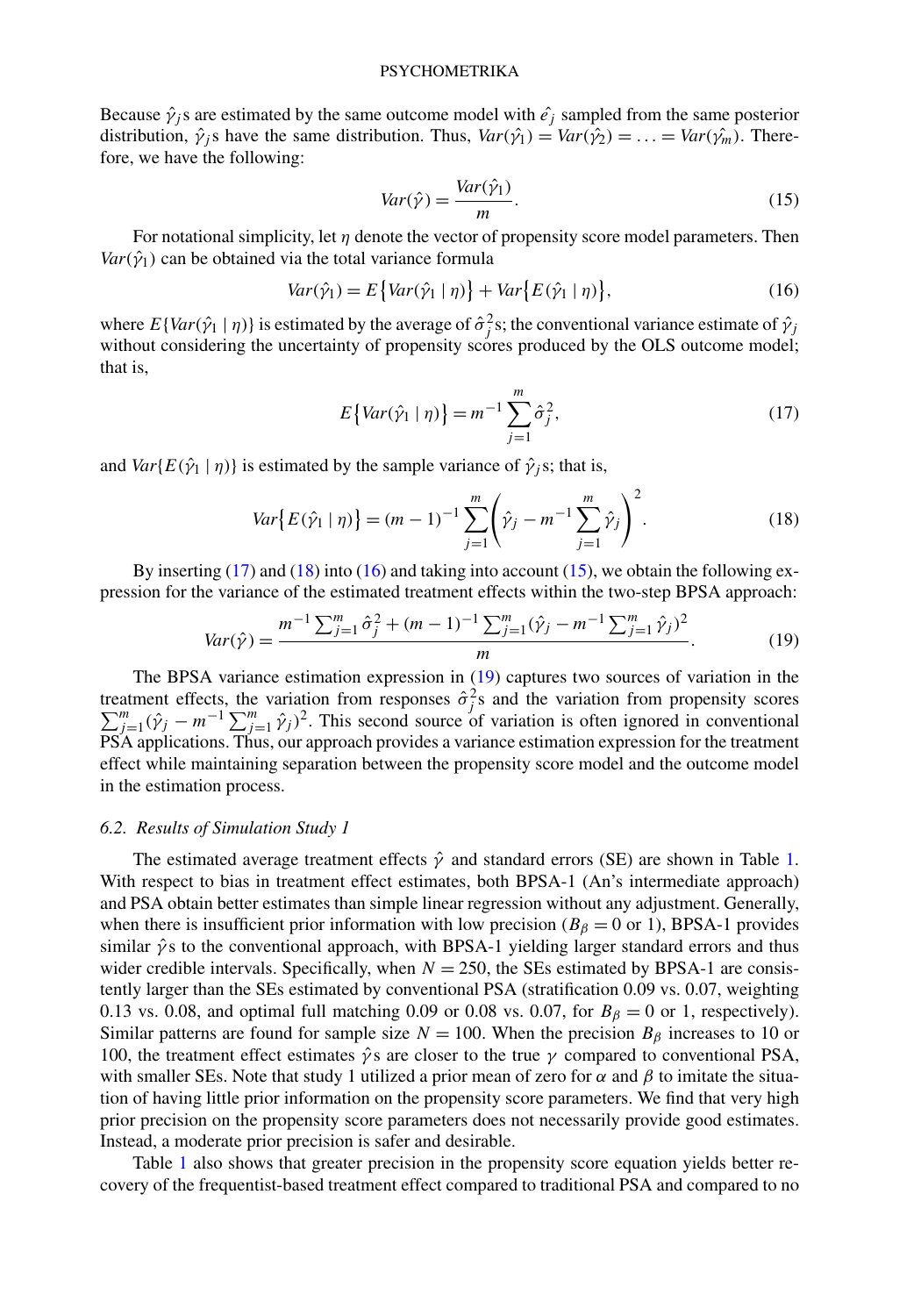| <b>First Step</b>    | Second Step                 | $N = 100$                |                          | $N = 250$                |                          |
|----------------------|-----------------------------|--------------------------|--------------------------|--------------------------|--------------------------|
|                      |                             | $\gamma = 0.25$          | $\gamma = 1.25$          | $\gamma = 0.25$          | $\gamma = 1.25$          |
| PSA-1rep             | Stratification<br>Weighting | 0.30(0.13)<br>0.31(0.12) | 1.30(0.13)<br>1.31(0.12) | 0.29(0.07)<br>0.28(0.08) | 1.29(0.07)<br>1.28(0.08) |
|                      | Matching                    | 0.23(0.11)               | 1.23(0.11)               | 0.29(0.07)               | 1.29(0.07)               |
| PSA-1000rep          | Stratification              | 0.28(0.10)               | 1.28(0.10)               | 0.28(0.06)               | 1.28(0.06)               |
|                      | Weighting<br>Matching       | 0.26(0.12)<br>0.26(0.09) | 1.26(0.12)<br>1.26(0.09) | 0.25(0.08)<br>0.25(0.05) | 1.25(0.08)<br>1.25(0.05) |
| BPSA $B_\beta = 0$   | Stratification              | 0.32(0.13)               | 1.32(0.13)               | 0.32(0.09)               | 1.32(0.09)               |
|                      | Weighting                   | 0.31(0.18)               | 1.31(0.18)               | 0.27(0.13)               | 1.27(0.13)               |
|                      | Matching                    | 0.27(0.13)               | 1.27(0.13)               | 0.31(0.09)               | 1.31(0.09)               |
| BPSA $B_\beta = 1$   | Stratification              | 0.31(0.13)               | 1.31(0.13)               | 0.31(0.09)               | 1.31(0.09)               |
|                      | Weighting                   | 0.29(0.17)               | 1.29(0.17)               | 0.26(0.13)               | 1.26(0.13)               |
|                      | Matching                    | 0.26(0.13)               | 1.26(0.13)               | 0.30(0.08)               | 1.30(0.08)               |
| BPSA $B_\beta = 10$  | Stratification              | 0.29(0.12)               | 1.29(0.12)               | 0.29(0.07)               | 1.29(0.07)               |
|                      | Weighting                   | 0.27(0.15)               | 1.27(0.15)               | 0.27(0.11)               | 1.27(0.11)               |
|                      | Matching                    | 0.24(0.12)               | 1.24(0.12)               | 0.27(0.07)               | 1.27(0.07)               |
| BPSA $B_\beta = 100$ | Stratification              | 0.29(0.11)               | 1.29(0.11)               | 0.29(0.06)               | 1.29(0.06)               |
|                      | Weighting                   | 0.28(0.13)               | 1.28(0.13)               | 0.35(0.09)               | 1.35(0.09)               |
|                      | Matching                    | 0.25(0.11)               | 1.25(0.11)               | 0.27(0.06)               | 1.27(0.06)               |
| No Adjustment        | SLR-1rep                    | 0.35(0.12)               | 1.35(0.12)               | 0.54(0.09)               | 1.54(0.09)               |
|                      | SLR-1000rep                 | 0.48(0.13)               | 1.48(0.13)               | 0.48(0.08)               | 1.48(0.08)               |
|                      | <b>Bayes SLR</b>            | 0.35(0.12)               | 1.35(0.12)               | 0.54(0.09)               | 1.54(0.09)               |

<span id="page-10-0"></span>

| TABLE 1.                                                                                                                                 |  |
|------------------------------------------------------------------------------------------------------------------------------------------|--|
| The $\hat{\gamma}$ s & S.E.s for conventional PSA and BPSA with different true $\gamma$ s, sample sizes and prior precisions in study 1. |  |

*Note*. SLR represents simple linear regression.

adjustment, especially when the sample size is relatively small. For  $N = 100$ , BPSA-1 with prior precisions of 10 and 100 obtain better *γ*ˆ's than PSA via stratification, weighting, or matching methods. But when *N* increases to 250, there is less advantage to BPSA-1 because the frequentist method is able to achieve better estimates due to more information from the data. PSA with 1000 replications offers more precise estimates than PSA with one replication, as expected. As a byproduct, we found that the optimal full matching method shows better estimates than stratification and weighting when  $N = 100$ , ranging from 0.23 to 0.27 for  $\gamma = 0.25$  and 1.23 to 1.27 for  $\gamma = 1.25$ . The weighting approach works better when  $N = 250$  and the prior precision is low. The size of the true treatment effects does not affect the pattern of estimates for both PSA and BPSA-1.

# *6.3. Simulation Study 2*

To illustrate our two-step Bayesian approach to propensity score analysis, we conduct a second simulation study with both a Bayesian propensity score model and Bayesian outcome model, in which uniform priors were compared to normal priors with varying precision. We refer to this two-step fully Bayesian model as *BPSA-2*. Also, the effects of different sample sizes, priors and true *γ* 's on the treatment effect are studied.

In study 2, the data generating process is the same as study 1. In addition, a Bayesian outcome model equation is developed according to ([9\)](#page-7-0) using the *MCMCregress* function in R, which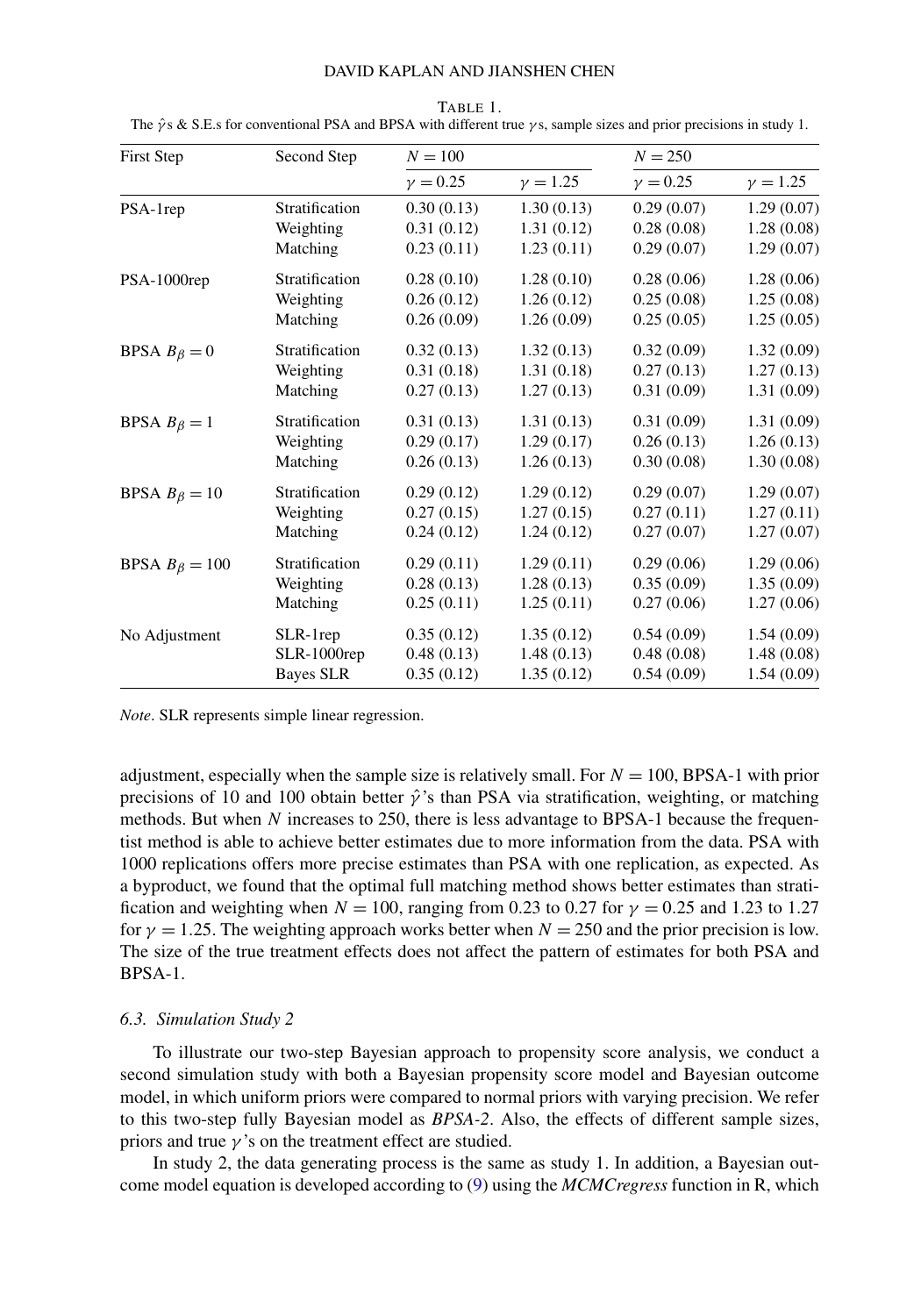replaces the regular OLS outcome model for stratification and optimal full matching in study 1. However, to the best of our knowledge, Bayesian weighted regression has not yet been developed in the propensity score literature, thus a Bayesian weighing method with a Bayesian outcome model is beyond the scope of this paper.

The treatment effect and variance estimates of BPSA-2 are calculated in a different way from BPSA-1 because here we specify two Bayesian models. Again, let *η* denote the parameters of the propensity score model. For each observation, there are  $m = 1000$  estimated propensity scores based on  $\eta_i$ , and for each estimated propensity score there are  $J = 1000$  treatment effect estimates  $\gamma_i(\eta)$ 's sampled from posterior distribution of  $\gamma$  ( $i = 1, \ldots, m, j = 1, \ldots, J$ ). We estimate the treatment effect by the posterior mean of  $\gamma$ ,

$$
E(\gamma | T, y, z) = E\{E(\gamma | \eta, T, y, z) | T, y, z\},\tag{20}
$$

where  $E(\gamma | \eta, T, y, z)$  is the posterior mean of  $\gamma$  in the Bayesian outcome model and can be estimated by  $J^{-1} \sum_{j=1}^{J} \gamma_j(\eta)$ . Then the treatment effect estimate is,

$$
E(\gamma | T, y, z) = E\left\{ J^{-1} \sum_{j=1}^{J} \gamma_j(\eta) | T, y, z \right\},
$$
 (21)

<span id="page-11-0"></span>where  $E\{J^{-1}\sum_{j=1}^{J}\gamma_j(\eta) | T, y, z\}$  can be estimated using the posterior sample mean of  $\eta$  from the Bayesian propensity score model, that is,

$$
E\left\{J^{-1}\sum_{j=1}^{J}\gamma_{j}(\eta)\bigg|T,y,z\right\}=m^{-1}J^{-1}\sum_{i=1}^{m}\sum_{j=1}^{J}\gamma_{j}(\eta_{i}).
$$
\n(22)

The posterior variance of  $\gamma$  can be expressed as

$$
Var(\gamma | T, y, z) = E\{Var(\gamma | \eta, T, y, z) | T, y, z\} + Var\{E(\gamma | \eta, T, y, z) | T, y, z\}.
$$
\n(23)

In the first part of the right hand of ([23\)](#page-11-0),  $Var(\gamma | \eta, T, y, z)$  can be estimated by the posterior sample variance  $\sigma_{\gamma(\eta)}^2$  of  $\gamma$  in the Bayesian outcome model,

$$
\sigma_{\gamma(\eta)}^2 = (J-1)^{-1} \sum_{j=1}^J \left[ \left\{ \gamma_j(\eta) - J^{-1} \sum_{j=1}^J \gamma_j(\eta) \right\} \right]^2.
$$

Thus,

$$
E\big\{Var(\gamma \mid \eta, T, y, z) \mid T, y, z\big\} = E\big\{\sigma_{\gamma(\eta)}^2 \mid T, y, z\big\} = m^{-1} \sum_{i=1}^m \sigma_{\gamma}^2(\eta_i). \tag{24}
$$

<span id="page-11-1"></span>In the second part of the right hand side of ([23\)](#page-11-0),  $E(\gamma | \eta, T, y, z)$  can be estimated by the posterior sample mean  $\mu_{\gamma(\eta)}$  of  $\gamma$ , where  $\mu_{\gamma(\eta)} = J^{-1} \sum_{j=1}^{J} \gamma_j(\eta)$ . Thus,

$$
Var\{E(\gamma \mid \eta, T, y, z) \mid T, y, z\} = Var\{\mu_{\gamma(\eta)} \mid T, y, z\}
$$
  
=  $(m - 1)^{-1} \sum_{i=1}^{m} \left\{\mu_{\gamma(\eta_i)} - m^{-1} \sum_{i=1}^{m} \mu_{\gamma(\eta_i)}\right\}^2$ . (25)

Therefore, the posterior variance estimate of *γ* in BPSA-2 is

$$
Var(\gamma \mid T, y, z) = m^{-1} \sum_{i=1}^{m} \sigma_{\gamma}^{2}(\eta_{i}) + (m - 1)^{-1} \sum_{i=1}^{m} \left\{ \mu_{\gamma(\eta_{i})} - m^{-1} \sum_{i=1}^{m} \mu_{\gamma(\eta_{i})} \right\}^{2}.
$$
 (26)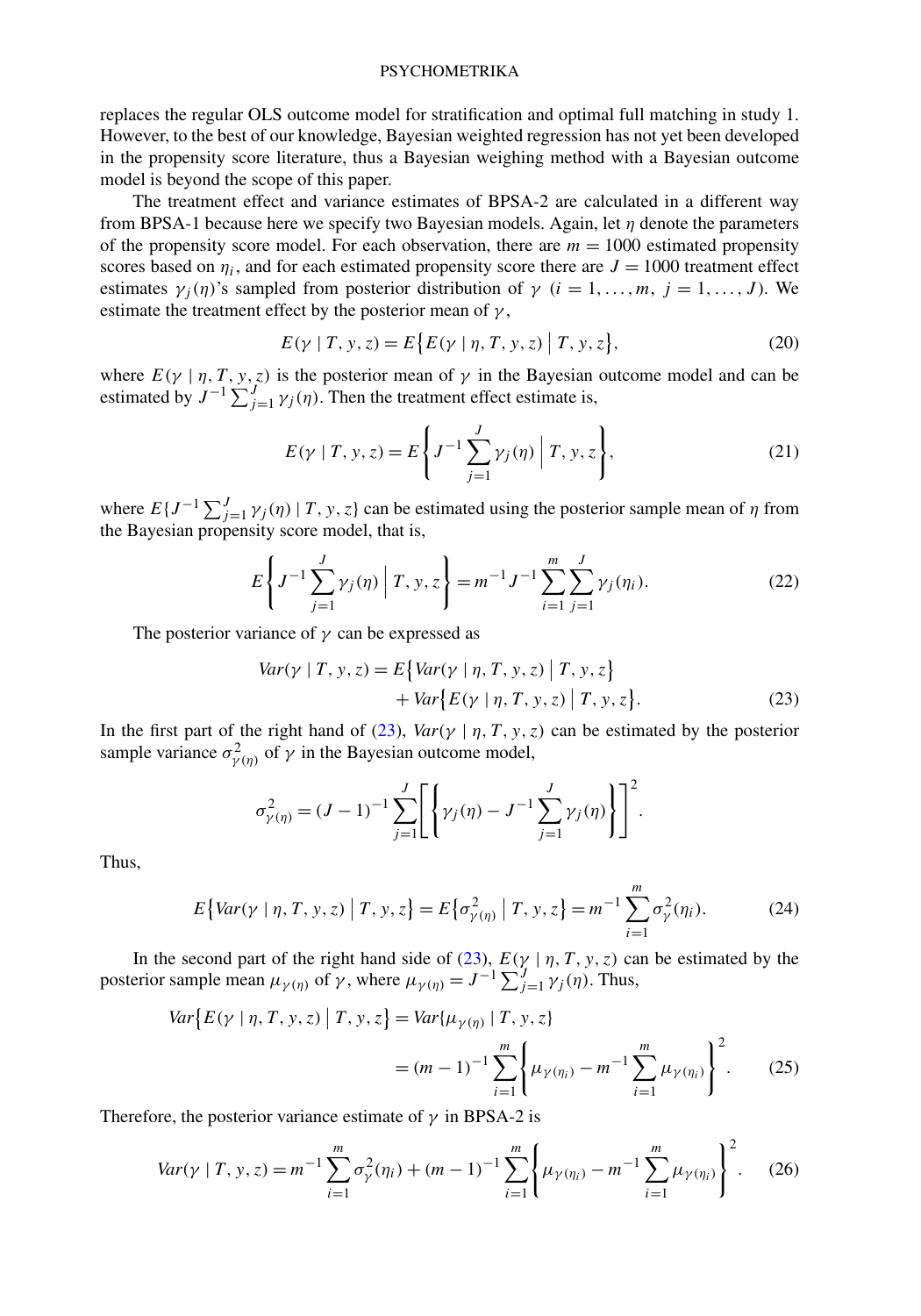We note that  $(26)$  $(26)$  incorporates two components of variation. The first component of variation is the average of the posterior variances across the posterior samples, and the second component represents the variance of the posterior means across the posterior samples. Therefore, our BPSA-2 variance estimator is fully Bayesian, whereas An's intermediate approach (BPSA-1) is not fully Bayesian insofar as the outcome equation in An's approach is frequentist. Thus, we provide a fully Bayesian variance estimator so that researchers can incorporate priors in the outcome equation as well as in the propensity score equation.

For the Bayesian propensity score model, independent normal priors are chosen for *α* and  $\beta_k$ 's ( $k = 1, 2$  and 3 for three covariates, respectively):

$$
\alpha \sim N(b_{\alpha}, B_{\alpha}^{-1})
$$
  

$$
\beta_k \sim N(b_{\beta}, B_{\beta}^{-1}),
$$

where  $b_{\alpha}$  and  $b_{\beta}$  are prior means, and  $B_{\alpha}$  and  $B_{\beta}$  are prior precisions. In the Bayesian outcome model, we also assume independent normal priors on the intercept  $\mu$  and the treatment effect  $\gamma$ :

$$
\mu \sim N(b_{\mu}, B_{\mu}^{-1})
$$
  

$$
\gamma \sim N(b_{\gamma}, B_{\gamma}^{-1}),
$$

with  $b_{\mu}$  and  $b_{\gamma}$  as the prior mean, and  $B_{\mu}$  and  $B_{\gamma}$  as the prior precisions.

There are two different designs for study 2, labeled I and II, to examine the performance of BPSA-2 when there is either little prior information or correct prior information on the means, respectively. In design I, we consider the situation of having little prior information on the means *b<sub>α</sub>*, *b<sub>β</sub>*, *b<sub>μ</sub>*, and *b<sub>γ</sub>* and set them as 0. Note that  $B_\alpha = B_\beta = 0, 1, 10, 100$  in the first step and  $B_{\mu} = B_{\nu} = 0, 1, 10, 100$  in the second step.

In design II, true parameter values from the generating models are used as the prior means to imitate the case of having very accurate prior information on the means. For the Bayesian propensity score model,  $b_{\alpha} = 0$  and  $b_{\beta} = (0.2, 0.3, -0.2)^{\prime}$ . For the Bayesian outcome model, since the intercept  $\mu$  is related to the propensity scores calculated in the first step and, moreover, since it may be difficult to elicit prior information of the intercept, we let  $b_\mu = 0$  and  $B_\mu = 0$  to indicate vague information on  $\mu$ . The prior mean of the treatment effect  $b_{\gamma} = 0.25$  or 1.25. The precisions also increase at  $B_\alpha = B_\beta = 0, 1, 10, 100$  in the first step and  $B_\gamma = 0, 1, 10, 100$  in the second step.

## *6.4. Results of Simulation Study 2*

Results of design I are presented in Tables [2,](#page-13-0) [3](#page-13-1), [4](#page-14-0) and [5,](#page-14-1) while results of design II are presented in Tables [6](#page-15-0), [7](#page-15-1), [8](#page-16-0) and [9](#page-16-1). Examining Table [2](#page-13-0) for example, the left hand most column shows the precision levels for the Bayesian propensity score model. The next column denotes the precision levels for the Bayesian outcome model. Then, the estimated treatment effects and standard errors follow.

For design I with little prior information on the mean, we find that given the same prior precision  $B_\beta$  for the propensity score model, the higher the prior precision  $B_\gamma$  on the treatment effect, the farther the treatment effect estimate is from true  $\gamma$ . This result indicates that greater precision around the wrong prior for the treatment effect can lead to seriously distorted results. However, consistent with the results of study 1, when  $N = 100$  and  $B<sub>y</sub>$  is low, the low precisions ( $B_\beta = 0$  or 1) on the propensity score model provide similar  $\hat{\gamma}$ s, but wider credible interval than traditional PSA, while the high precisions ( $B_\beta = 10$  or 100) on the propensity score equation offer better treatment estimates and more concentrated intervals than PSA.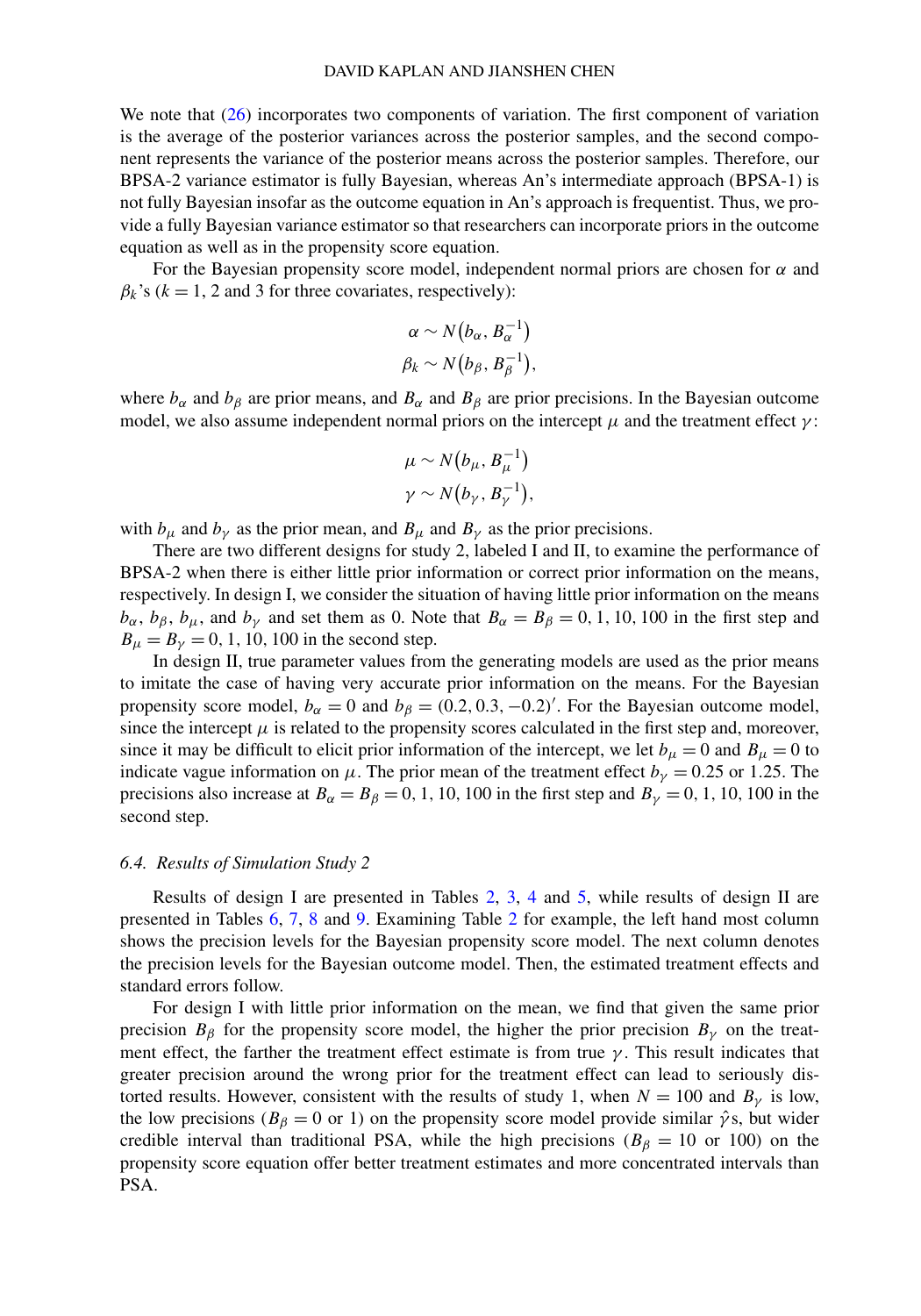| <b>First Step</b> | Second Step       | $N = 100$      |            | $N = 250$      |            |
|-------------------|-------------------|----------------|------------|----------------|------------|
|                   |                   | Stratification | Matching   | Stratification | Matching   |
| $B_{\beta}=0$     | $B_{\gamma}=0$    | 0.32(0.14)     | 0.27(0.13) | 0.32(0.09)     | 0.31(0.09) |
|                   | $B_{\nu}=1$       | 0.34(0.13)     | 0.28(0.13) | 0.33(0.09)     | 0.32(0.08) |
|                   | $B_{\gamma} = 10$ | 0.39(0.09)     | 0.31(0.11) | 0.40(0.08)     | 0.39(0.08) |
|                   | $B_{\nu} = 100$   | 0.11(0.05)     | 0.38(0.08) | 0.29(0.04)     | 0.52(0.06) |
| $B_{\beta}=1$     | $B_{\nu}=0$       | 0.31(0.14)     | 0.26(0.13) | 0.31(0.09)     | 0.30(0.08) |
|                   | $B_{\gamma}=1$    | 0.33(0.13)     | 0.26(0.13) | 0.32(0.09)     | 0.31(0.08) |
|                   | $B_{\gamma} = 10$ | 0.38(0.09)     | 0.30(0.11) | 0.39(0.08)     | 0.38(0.08) |
|                   | $B_{\nu} = 100$   | 0.11(0.05)     | 0.38(0.08) | 0.29(0.04)     | 0.52(0.06) |
| $B_{\beta}=10$    | $B_{\gamma}=0$    | 0.29(0.13)     | 0.24(0.12) | 0.29(0.07)     | 0.27(0.07) |
|                   | $B_{\gamma}=1$    | 0.31(0.12)     | 0.24(0.12) | 0.30(0.07)     | 0.28(0.07) |
|                   | $B_{\nu}=10$      | 0.37(0.09)     | 0.29(0.10) | 0.36(0.07)     | 0.34(0.07) |
|                   | $B_{\nu} = 100$   | 0.11(0.05)     | 0.38(0.07) | 0.29(0.04)     | 0.51(0.06) |
| $B_{\beta}=100$   | $B_{\gamma}=0$    | 0.28(0.12)     | 0.25(0.11) | 0.29(0.07)     | 0.27(0.06) |
|                   | $B_{\gamma}=1$    | 0.30(0.11)     | 0.25(0.11) | 0.30(0.06)     | 0.28(0.06) |
|                   | $B_{\nu}=10$      | 0.37(0.08)     | 0.29(0.10) | 0.35(0.06)     | 0.32(0.06) |
|                   | $B_{\nu} = 100$   | 0.12(0.05)     | 0.38(0.07) | 0.31(0.04)     | 0.51(0.06) |
| PSA-1rep          |                   | 0.30(0.13)     | 0.23(0.11) | 0.29(0.07)     | 0.29(0.07) |
| PSA-1000rep       |                   | 0.28(0.10)     | 0.26(0.09) | 0.28(0.06)     | 0.25(0.05) |

<span id="page-13-0"></span>TABLE 2. The *γ*ˆs & S.E.s for conventional and Bayesian stratification and matching of design I with true *γ* = 0*.*25 in study 2.

TABLE 3.

<span id="page-13-1"></span>Confidence or credible intervals for conventional and Bayesian stratification and matching of design I with true *γ* = 0.25 in study 2.

| <b>First Step</b> | Second Step        | $N = 100$      |              |                | $N = 250$    |  |
|-------------------|--------------------|----------------|--------------|----------------|--------------|--|
|                   |                    | Stratification | Matching     | Stratification | Matching     |  |
| $B_{\beta}=0$     | $B_{\gamma}=0$     | (0.05, 0.59)   | (0.02, 0.52) | (0.14, 0.50)   | (0.13, 0.49) |  |
|                   | $B_{\gamma}=1$     | (0.09, 0.59)   | (0.03, 0.53) | (0.15, 0.51)   | (0.16, 0.48) |  |
|                   | $B_{\nu}=10$       | (0.21, 0.57)   | (0.09, 0.53) | (0.24, 0.56)   | (0.23, 0.55) |  |
|                   | $B_{\nu} = 100$    | (0.01, 0.21)   | (0.22, 0.54) | (0.21, 0.37)   | (0.40, 0.64) |  |
| $B_{\beta}=1$     | $B_{\gamma}=0$     | (0.04, 0.58)   | (0.01, 0.51) | (0.13, 0.49)   | (0.14, 0.46) |  |
|                   | $B_{\nu}=1$        | (0.08, 0.58)   | (0.01, 0.51) | (0.14, 0.50)   | (0.15, 0.47) |  |
|                   | $B_{\nu} = 10$     | (0.20, 0.56)   | (0.08, 0.52) | (0.23, 0.55)   | (0.22, 0.54) |  |
|                   | $B_{\gamma} = 100$ | (0.01, 0.21)   | (0.22, 0.54) | (0.21, 0.37)   | (0.40, 0.64) |  |
| $B_{\beta}=10$    | $B_{\nu}=0$        | (0.04, 0.54)   | (0.00, 0.48) | (0.15, 0.43)   | (0.13, 0.41) |  |
|                   | $B_{\gamma}=1$     | (0.07, 0.55)   | (0.00, 0.48) | (0.16, 0.44)   | (0.14, 0.42) |  |
|                   | $B_{\nu} = 10$     | (0.19, 0.55)   | (0.09, 0.49) | (0.22, 0.50)   | (0.20, 0.48) |  |
|                   | $B_{\nu} = 100$    | (0.01, 0.21)   | (0.24, 0.52) | (0.21, 0.37)   | (0.39, 0.63) |  |
| $B_{\beta} = 100$ | $B_{\nu}=0$        | (0.04, 0.52)   | (0.03, 0.47) | (0.15, 0.43)   | (0.15, 0.39) |  |
|                   | $B_{\nu}=1$        | (0.08, 0.52)   | (0.03, 0.47) | (0.18, 0.42)   | (0.16, 0.40) |  |
|                   | $B_{\gamma} = 10$  | (0.21, 0.53)   | (0.09, 0.49) | (0.23, 0.47)   | (0.20, 0.44) |  |
|                   | $B_{\nu} = 100$    | (0.02, 0.22)   | (0.24, 0.52) | (0.23, 0.39)   | (0.39, 0.63) |  |
| PSA-1rep          |                    | (0.05, 0.55)   | (0.01, 0.45) | (0.15, 0.43)   | (0.15, 0.43) |  |
| PSA-1000rep       |                    | (0.08, 0.48)   | (0.08, 0.44) | (0.16, 0.40)   | (0.15, 0.35) |  |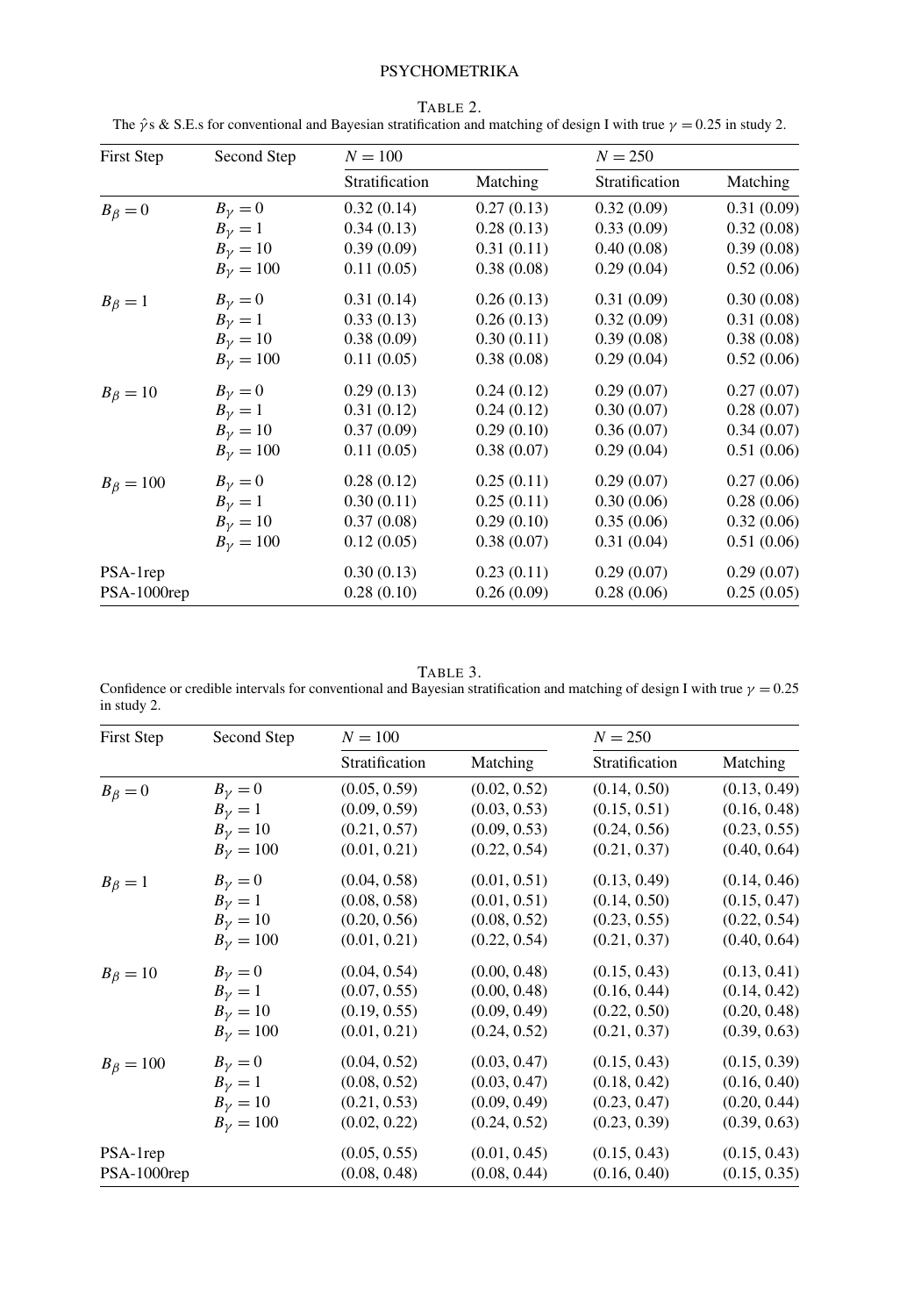| <b>First Step</b> | Second Step       | $N = 100$      |            | $N = 250$      |            |  |
|-------------------|-------------------|----------------|------------|----------------|------------|--|
|                   |                   | Stratification | Matching   | Stratification | Matching   |  |
| $B_{\beta}=0$     | $B_{\nu}=0$       | 1.32(0.14)     | 1.27(0.13) | 1.32(0.09)     | 1.31(0.09) |  |
|                   | $B_{\nu}=1$       | 1.27(0.13)     | 1.27(0.13) | 1.31(0.09)     | 1.32(0.08) |  |
|                   | $B_{\gamma} = 10$ | 1.00(0.12)     | 1.22(0.11) | 1.22(0.06)     | 1.35(0.07) |  |
|                   | $B_{\nu} = 100$   | 0.08(0.05)     | 0.62(0.11) | 0.27(0.06)     | 1.15(0.06) |  |
| $B_{\beta}=1$     | $B_{\nu}=0$       | 1.31(0.14)     | 1.26(0.13) | 1.31(0.09)     | 1.30(0.08) |  |
|                   | $B_{\gamma}=1$    | 1.26(0.13)     | 1.25(0.13) | 1.30(0.08)     | 1.31(0.08) |  |
|                   | $B_{\gamma} = 10$ | 1.00(0.12)     | 1.21(0.11) | 1.22(0.06)     | 1.34(0.07) |  |
|                   | $B_{\nu} = 100$   | 0.08(0.05)     | 0.62(0.11) | 0.27(0.06)     | 1.15(0.06) |  |
| $B_{\beta}=10$    | $B_{\gamma}=0$    | 1.29(0.13)     | 1.24(0.12) | 1.29(0.07)     | 1.27(0.07) |  |
|                   | $B_{\gamma}=1$    | 1.25(0.12)     | 1.23(0.12) | 1.28(0.07)     | 1.28(0.07) |  |
|                   | $B_{\nu}=10$      | 1.00(0.12)     | 1.20(0.10) | 1.22(0.06)     | 1.31(0.06) |  |
|                   | $B_{\nu} = 100$   | 0.08(0.05)     | 0.62(0.11) | 0.30(0.07)     | 1.15(0.06) |  |
| $B_{\beta} = 100$ | $B_{\gamma}=0$    | 1.28(0.12)     | 1.25(0.11) | 1.29(0.07)     | 1.27(0.06) |  |
|                   | $B_{\nu}=1$       | 1.25(0.11)     | 1.25(0.11) | 1.29(0.06)     | 1.27(0.05) |  |
|                   | $B_{\gamma}=10$   | 1.06(0.13)     | 1.22(0.10) | 1.25(0.05)     | 1.30(0.05) |  |
|                   | $B_{\nu} = 100$   | 0.08(0.05)     | 0.62(0.11) | 0.34(0.09)     | 1.16(0.06) |  |
| PSA-1rep          |                   | 1.30(0.13)     | 1.23(0.11) | 1.29(0.07)     | 1.29(0.07) |  |
| PSA-1000rep       |                   | 1.28(0.10)     | 1.26(0.09) | 1.28(0.06)     | 1.25(0.05) |  |

<span id="page-14-0"></span>TABLE 4. The *γ*ˆs & S.E.s for conventional and Bayesian stratification and matching of design I with true *γ* = 1*.*25 in study 2.

TABLE 5.

<span id="page-14-1"></span>Confidence or credible intervals for conventional and Bayesian stratification and matching of design I with true  $\gamma = 1.25$ in study 2.

| <b>First Step</b> | Second Step        | $N = 100$       |              | $N = 250$      |              |  |
|-------------------|--------------------|-----------------|--------------|----------------|--------------|--|
|                   |                    | Stratification  | Matching     | Stratification | Matching     |  |
| $B_{\beta}=0$     | $B_{\gamma}=0$     | (1.05, 1.59)    | (1.02, 1.52) | (1.14, 1.50)   | (1.13, 1.49) |  |
|                   | $B_{\gamma}=1$     | (1.02, 1.52)    | (1.02, 1.52) | (1.13, 1.49)   | (1.16, 1.48) |  |
|                   | $B_{\nu}=10$       | (0.76, 1.24)    | (1.00, 1.44) | (1.10, 1.34)   | (1.21, 1.49) |  |
|                   | $B_{\gamma} = 100$ | $(-0.02, 0.18)$ | (0.40, 0.84) | (0.15, 0.39)   | (1.03, 1.27) |  |
| $B_{\beta}=1$     | $B_{\gamma}=0$     | (1.03, 1.57)    | (1.01, 1.51) | (1.13, 1.49)   | (1.14, 1.46) |  |
|                   | $B_{\gamma}=1$     | (1.01, 1.51)    | (1.00, 1.50) | (1.14, 1.46)   | (1.15, 1.47) |  |
|                   | $B_{\gamma} = 10$  | (0.76, 1.24)    | (0.99, 1.43) | (1.10, 1.34)   | (1.20, 1.48) |  |
|                   | $B_{\gamma} = 100$ | $(-0.02, 0.18)$ | (0.40, 0.84) | (0.15, 0.39)   | (1.03, 1.27) |  |
| $B_{\beta}=10$    | $B_{\gamma}=0$     | (1.04, 1.54)    | (1.00, 1.48) | (1.15, 1.43)   | (1.13, 1.41) |  |
|                   | $B_{\gamma}=1$     | (1.01, 1.49)    | (0.99, 1.47) | (1.14, 1.42)   | (1.13, 1.42) |  |
|                   | $B_{\gamma} = 10$  | (0.76, 1.24)    | (1.00, 1.40) | (1.10, 1.34)   | (1.19, 1.43) |  |
|                   | $B_{\nu} = 100$    | $(-0.02, 0.18)$ | (0.40, 0.84) | (0.16, 0.44)   | (1.03, 1.27) |  |
| $B_{\beta} = 100$ | $B_{\nu}=0$        | (1.04, 1.52)    | (1.03, 1.47) | (1.15, 1.43)   | (1.15, 1.39) |  |
|                   | $B_{\gamma}=1$     | (1.03, 1.47)    | (1.03, 1.47) | (1.17, 1.41)   | (1.17, 1.37) |  |
|                   | $B_{\gamma} = 10$  | (0.81, 1.31)    | (1.02, 1.42) | (1.15, 1.35)   | (1.20, 1.40) |  |
|                   | $B_{\nu} = 100$    | $(-0.02, 0.18)$ | (0.40, 0.84) | (0.16, 0.52)   | (1.04, 1.28) |  |
| PSA-1rep          |                    | (1.05, 1.55)    | (1.01, 1.45) | (1.15, 1.43)   | (1.15, 1.43) |  |
| PSA-1000rep       |                    | (1.08, 1.48)    | (1.08, 1.44) | (1.16, 1.40)   | (1.15, 1.35) |  |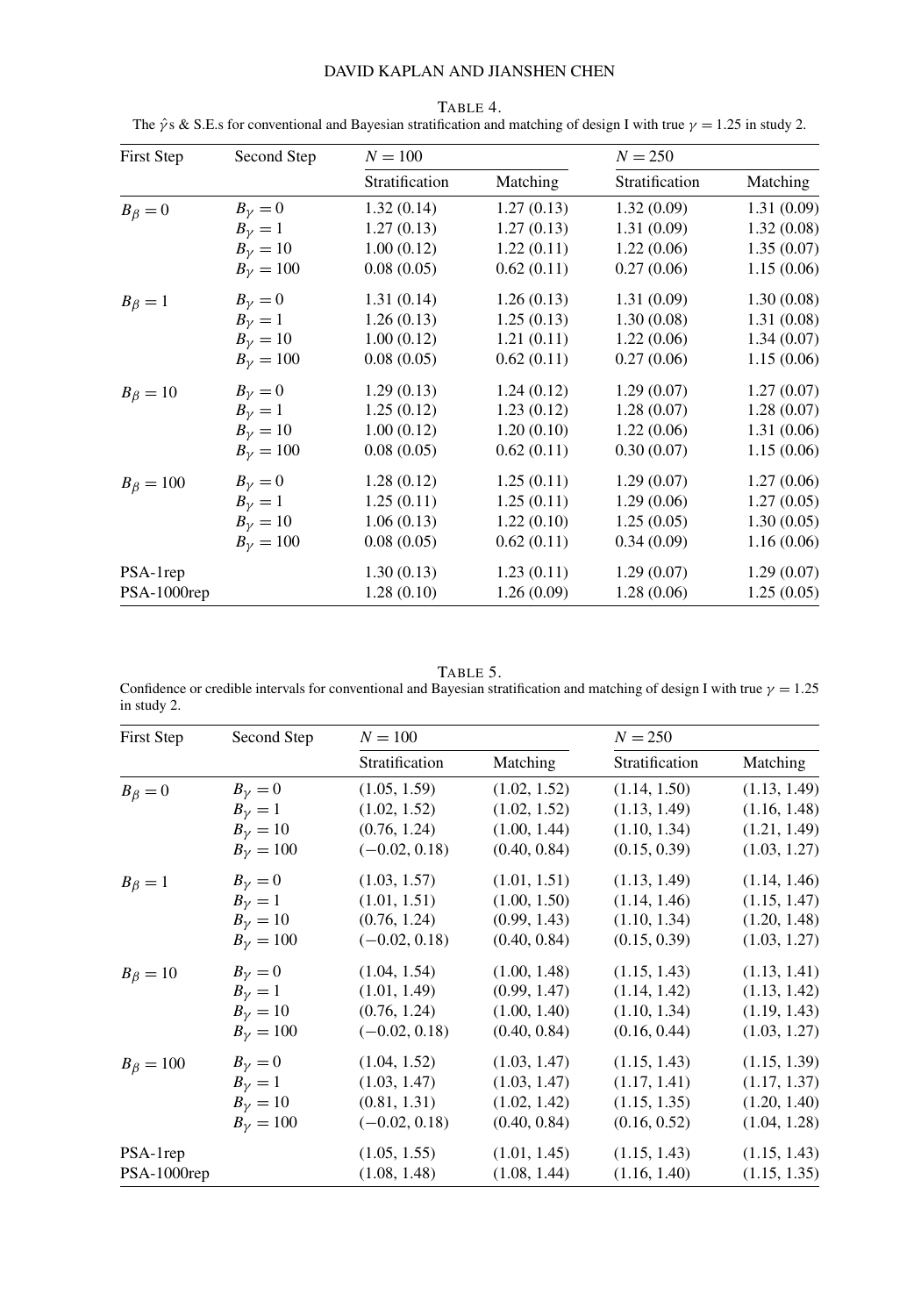| <b>First Step</b> | Second Step       | $N = 100$      |            | $N = 250$      |            |
|-------------------|-------------------|----------------|------------|----------------|------------|
|                   |                   | Stratification | Matching   | Stratification | Matching   |
| $B_{\beta}=0$     | $B_{\gamma}=0$    | 0.32(0.14)     | 0.27(0.13) | 0.32(0.09)     | 0.31(0.09) |
|                   | $B_{\nu}=1$       | 0.31(0.13)     | 0.27(0.13) | 0.32(0.09)     | 0.31(0.09) |
|                   | $B_{\gamma} = 10$ | 0.29(0.10)     | 0.27(0.12) | 0.30(0.08)     | 0.31(0.08) |
|                   | $B_{\nu} = 100$   | 0.26(0.04)     | 0.26(0.08) | 0.26(0.04)     | 0.29(0.07) |
| $B_{\beta}=1$     | $B_{\nu}=0$       | 0.30(0.14)     | 0.25(0.13) | 0.31(0.09)     | 0.30(0.08) |
|                   | $B_{\gamma}=1$    | 0.30(0.13)     | 0.25(0.13) | 0.31(0.09)     | 0.30(0.08) |
|                   | $B_{\gamma} = 10$ | 0.28(0.10)     | 0.25(0.12) | 0.30(0.07)     | 0.30(0.08) |
|                   | $B_{\nu} = 100$   | 0.26(0.04)     | 0.25(0.08) | 0.26(0.04)     | 0.28(0.06) |
| $B_{\beta}=10$    | $B_{\gamma}=0$    | 0.28(0.13)     | 0.23(0.11) | 0.28(0.07)     | 0.27(0.07) |
|                   | $B_{\gamma}=1$    | 0.27(0.12)     | 0.23(0.11) | 0.28(0.07)     | 0.27(0.07) |
|                   | $B_{\nu}=10$      | 0.26(0.09)     | 0.23(0.11) | 0.27(0.06)     | 0.27(0.07) |
|                   | $B_{\nu} = 100$   | 0.25(0.04)     | 0.24(0.07) | 0.25(0.04)     | 0.26(0.06) |
| $B_{\beta}=100$   | $B_{\gamma}=0$    | 0.24(0.09)     | 0.23(0.09) | 0.26(0.06)     | 0.24(0.05) |
|                   | $B_{\gamma}=1$    | 0.24(0.09)     | 0.23(0.09) | 0.26(0.06)     | 0.24(0.05) |
|                   | $B_{\nu}=10$      | 0.25(0.08)     | 0.23(0.08) | 0.25(0.06)     | 0.24(0.05) |
|                   | $B_{\nu} = 100$   | 0.25(0.04)     | 0.24(0.06) | 0.24(0.04)     | 0.24(0.05) |
| PSA-1rep          |                   | 0.30(0.13)     | 0.23(0.11) | 0.29(0.07)     | 0.29(0.07) |
| PSA-1000rep       |                   | 0.28(0.10)     | 0.26(0.09) | 0.28(0.06)     | 0.25(0.05) |

<span id="page-15-0"></span>TABLE 6. The *γ*ˆs & S.E.s for conventional and Bayesian stratification and matching of design II with true *γ* = 0*.*25 in study 2.

TABLE 7.

<span id="page-15-1"></span>Confidence interval or credible interval for conventional and Bayesian stratification and matching of design II with true  $\gamma = 0.25$  in study 2.

| First Step        | Second Step        | $N = 100$      |              | $N = 250$      |              |  |
|-------------------|--------------------|----------------|--------------|----------------|--------------|--|
|                   |                    | Stratification | Matching     | Stratification | Matching     |  |
| $B_{\beta}=0$     | $B_{\gamma}=0$     | (0.05, 0.59)   | (0.02, 0.52) | (0.14, 0.50)   | (0.13, 0.49) |  |
|                   | $B_{\gamma}=1$     | (0.06, 0.56)   | (0.02, 0.52) | (0.14, 0.50)   | (0.13, 0.49) |  |
|                   | $B_v = 10$         | (0.09, 0.49)   | (0.03, 0.51) | (0.14, 0.46)   | (0.15, 0.47) |  |
|                   | $B_{\nu} = 100$    | (0.18, 0.34)   | (0.10, 0.42) | (0.18, 0.34)   | (0.15, 0.43) |  |
| $B_{\beta}=1$     | $B_{\gamma}=0$     | (0.03, 0.57)   | (0.00, 0.50) | (0.13, 0.49)   | (0.14, 0.46) |  |
|                   | $B_{\gamma}=1$     | (0.05, 0.55)   | (0.00, 0.50) | (0.13, 0.49)   | (0.14, 0.46) |  |
|                   | $B_{\nu} = 10$     | (0.08, 0.48)   | (0.01, 0.49) | (0.16, 0.44)   | (0.14, 0.46) |  |
|                   | $B_{\gamma} = 100$ | (0.18, 0.34)   | (0.09, 0.41) | (0.18, 0.34)   | (0.16, 0.40) |  |
| $B_{\beta}=10$    | $B_{\gamma}=0$     | (0.03, 0.53)   | (0.01, 0.45) | (0.14, 0.42)   | (0.13, 0.41) |  |
|                   | $B_{\gamma}=1$     | (0.03, 0.51)   | (0.01, 0.45) | (0.14, 0.42)   | (0.13, 0.41) |  |
|                   | $B_{\gamma} = 10$  | (0.08, 0.44)   | (0.01, 0.45) | (0.15, 0.39)   | (0.14, 0.41) |  |
|                   | $B_{\nu} = 100$    | (0.17, 0.33)   | (0.10, 0.38) | (0.17, 0.33)   | (0.14, 0.38) |  |
| $B_{\beta} = 100$ | $B_{\nu}=0$        | (0.06, 0.42)   | (0.05, 0.41) | (0.14, 0.38)   | (0.14, 0.34) |  |
|                   | $B_{\nu}=1$        | (0.06, 0.42)   | (0.05, 0.41) | (0.14, 0.38)   | (0.14, 0.34) |  |
|                   | $B_{\gamma} = 10$  | (0.09, 0.41)   | (0.07, 0.39) | (0.13, 0.37)   | (0.14, 0.34) |  |
|                   | $B_{\nu} = 100$    | (0.17, 0.33)   | (0.12, 0.36) | (0.16, 0.32)   | (0.14, 0.34) |  |
| PSA-1rep          |                    | (0.05, 0.55)   | (0.01, 0.45) | (0.15, 0.43)   | (0.15, 0.43) |  |
| PSA-1000rep       |                    | (0.08, 0.48)   | (0.08, 0.44) | (0.16, 0.40)   | (0.15, 0.35) |  |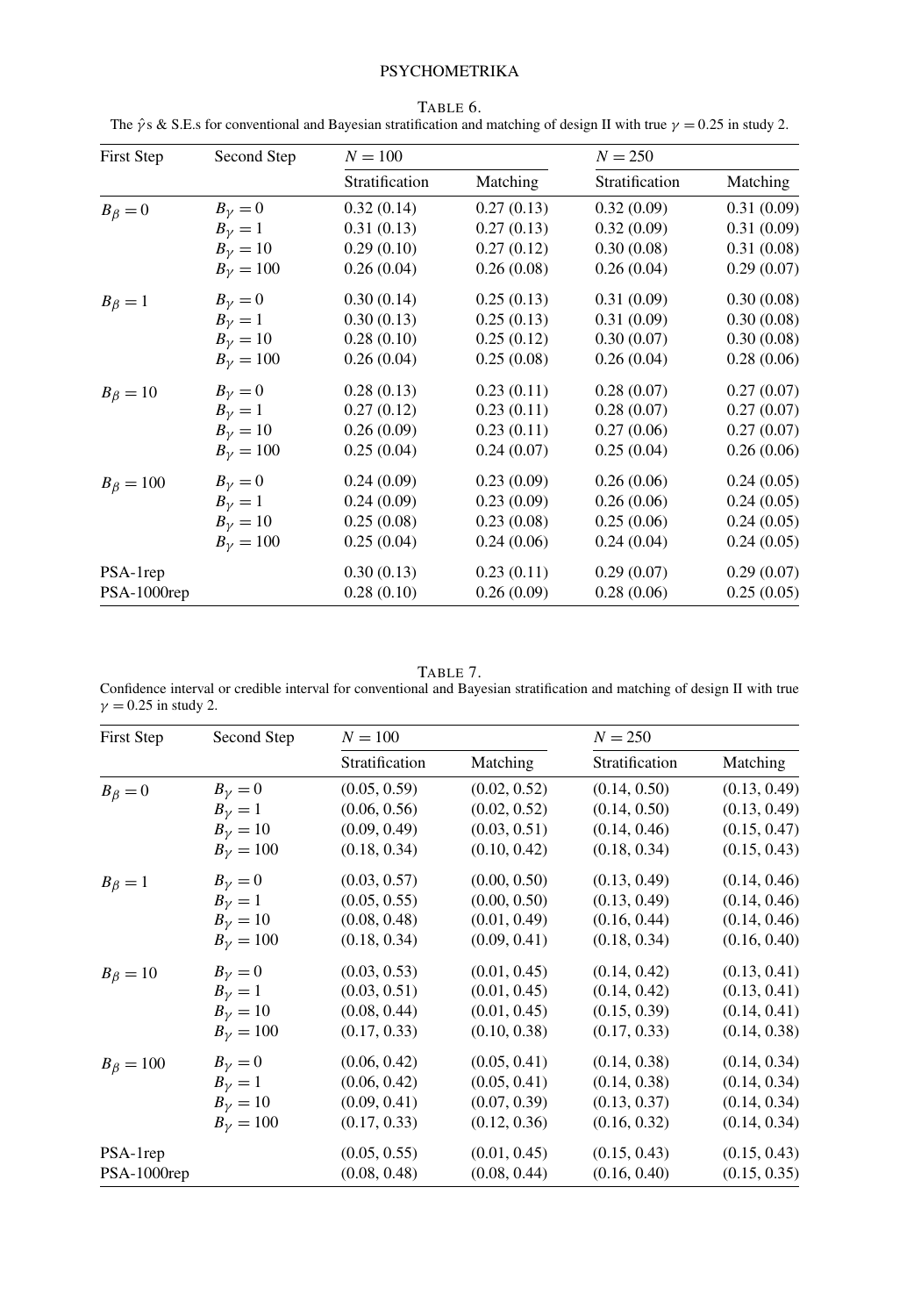| <b>First Step</b> | Second Step       | $N = 100$      |            | $N = 250$      |            |  |
|-------------------|-------------------|----------------|------------|----------------|------------|--|
|                   |                   | Stratification | Matching   | Stratification | Matching   |  |
| $B_{\beta}=0$     | $B_{\nu}=0$       | 1.32(0.14)     | 1.27(0.13) | 1.32(0.09)     | 1.31(0.09) |  |
|                   | $B_{\nu}=1$       | 1.31(0.13)     | 1.27(0.13) | 1.32(0.09)     | 1.31(0.09) |  |
|                   | $B_{\gamma} = 10$ | 1.29(0.10)     | 1.27(0.12) | 1.30(0.08)     | 1.31(0.08) |  |
|                   | $B_{\nu} = 100$   | 1.26(0.04)     | 1.26(0.08) | 1.26(0.04)     | 1.29(0.07) |  |
| $B_{\beta}=1$     | $B_{\nu}=0$       | 1.30(0.14)     | 1.25(0.13) | 1.31(0.09)     | 1.30(0.08) |  |
|                   | $B_{\gamma}=1$    | 1.30(0.13)     | 1.25(0.13) | 1.31(0.09)     | 1.30(0.08) |  |
|                   | $B_{\gamma} = 10$ | 1.28(0.10)     | 1.25(0.12) | 1.30(0.07)     | 1.30(0.08) |  |
|                   | $B_{\nu} = 100$   | 1.26(0.04)     | 1.25(0.08) | 1.26(0.04)     | 1.28(0.06) |  |
| $B_{\beta}=10$    | $B_{\gamma}=0$    | 1.28(0.13)     | 1.23(0.11) | 1.28(0.07)     | 1.27(0.07) |  |
|                   | $B_{\gamma}=1$    | 1.27(0.12)     | 1.23(0.11) | 1.28(0.07)     | 1.27(0.07) |  |
|                   | $B_{\nu}=10$      | 1.26(0.09)     | 1.23(0.11) | 1.27(0.06)     | 1.27(0.07) |  |
|                   | $B_{\nu} = 100$   | 1.25(0.04)     | 1.24(0.07) | 1.25(0.04)     | 1.26(0.06) |  |
| $B_{\beta} = 100$ | $B_{\gamma}=0$    | 1.24(0.09)     | 1.23(0.09) | 1.26(0.06)     | 1.24(0.05) |  |
|                   | $B_{\gamma}=1$    | 1.24(0.09)     | 1.23(0.09) | 1.26(0.06)     | 1.24(0.05) |  |
|                   | $B_{\nu}=10$      | 1.25(0.08)     | 1.23(0.08) | 1.25(0.06)     | 1.24(0.05) |  |
|                   | $B_{\nu} = 100$   | 1.25(0.04)     | 1.24(0.06) | 1.24(0.04)     | 1.24(0.05) |  |
| PSA-1rep          |                   | 1.30(0.13)     | 1.23(0.11) | 1.29(0.07)     | 1.29(0.07) |  |
| PSA-1000rep       |                   | 1.28(0.10)     | 1.26(0.09) | 1.28(0.06)     | 1.25(0.05) |  |

<span id="page-16-0"></span>TABLE 8. The *γ*ˆs & S.E.s for conventional and Bayesian stratification and matching of design II with true *γ* = 1*.*25 in study 2.

TABLE 9.

<span id="page-16-1"></span>Confidence interval or credible interval for conventional and Bayesian stratification and matching of design II with true  $\gamma = 1.25$  in study 2.

| <b>First Step</b> | Second Step        | $N = 100$      |              | $N = 250$      |              |  |
|-------------------|--------------------|----------------|--------------|----------------|--------------|--|
|                   |                    | Stratification | Matching     | Stratification | Matching     |  |
| $B_{\beta}=0$     | $B_{\gamma}=0$     | (1.05, 1.59)   | (1.02, 1.52) | (1.14, 1.50)   | (1.13, 1.49) |  |
|                   | $B_{\gamma}=1$     | (1.06, 1.56)   | (1.02, 1.52) | (1.14, 1.50)   | (1.13, 1.49) |  |
|                   | $B_{\gamma} = 10$  | (1.09, 1.49)   | (1.03, 1.51) | (1.14, 1.46)   | (1.15, 1.47) |  |
|                   | $B_{\gamma} = 100$ | (1.18, 1.34)   | (1.10, 1.42) | (1.18, 1.34)   | (1.15, 1.43) |  |
| $B_{\beta}=1$     | $B_{\gamma}=0$     | (1.03, 1.57)   | (1.00, 1.50) | (1.13, 1.49)   | (1.14, 1.46) |  |
|                   | $B_{\gamma}=1$     | (1.05, 1.55)   | (1.00, 1.50) | (1.13, 1.49)   | (1.14, 1.46) |  |
|                   | $B_{\gamma} = 10$  | (1.08, 1.48)   | (1.01, 1.49) | (1.16, 1.44)   | (1.14, 1.46) |  |
|                   | $B_{\gamma} = 100$ | (1.18, 1.34)   | (1.09, 1.41) | (1.18, 1.34)   | (1.16, 1.40) |  |
| $B_{\beta}=10$    | $B_{\gamma}=0$     | (1.03, 1.53)   | (1.01, 1.45) | (1.14, 1.42)   | (1.13, 1.41) |  |
|                   | $B_{\gamma}=1$     | (1.03, 1.51)   | (1.01, 1.45) | (1.14, 1.42)   | (1.13, 1.41) |  |
|                   | $B_{\gamma} = 10$  | (1.08, 1.44)   | (1.01, 1.45) | (1.15, 1.39)   | (1.14, 1.41) |  |
|                   | $B_{\nu} = 100$    | (1.17, 1.33)   | (1.10, 1.38) | (1.17, 1.33)   | (1.14, 1.38) |  |
| $B_{\beta} = 100$ | $B_{\nu}=0$        | (1.06, 1.42)   | (1.05, 1.41) | (1.14, 1.38)   | (1.14, 1.34) |  |
|                   | $B_{\gamma}=1$     | (1.06, 1.42)   | (1.05, 1.41) | (1.14, 1.38)   | (1.14, 1.34) |  |
|                   | $B_{\gamma} = 10$  | (1.09, 1.41)   | (1.07, 1.39) | (1.13, 1.37)   | (1.14, 1.34) |  |
|                   | $B_{\nu} = 100$    | (1.17, 1.33)   | (1.12, 1.36) | (1.16, 1.32)   | (1.14, 1.34) |  |
| PSA-1rep          |                    | (1.05, 1.55)   | (1.01, 1.45) | (1.15, 1.43)   | (1.15, 1.43) |  |
| PSA-1000rep       |                    | (1.08, 1.48)   | (1.08, 1.44) | (1.16, 1.40)   | (1.15, 1.35) |  |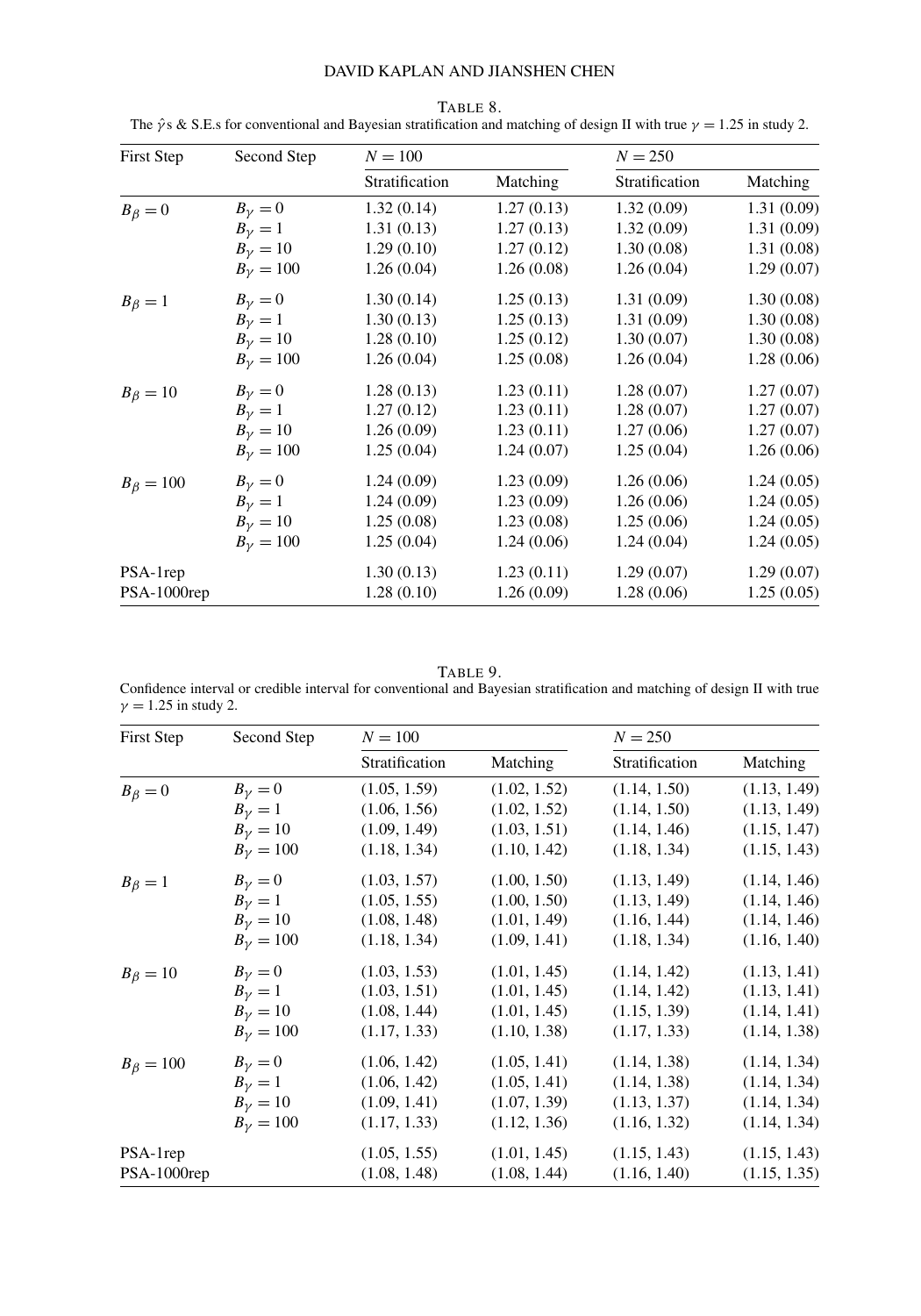We find that BPSA-2 still performs better for  $N = 100$ . When *N* increases to 250, the treatment effect estimates of BPSA-2 and PSA approach each other, as expected. Also, the optimal full matching method performs slightly better than propensity score stratification. Different true *γ* s yield similar patterns of treatment effect estimates.

For design II with true parameters as prior means, conditional on the same prior precision  $B_\beta$  for the propensity score model, greater prior precision on  $B_\gamma$  yields more accurate treatment effect estimates. In fact, according to Table [6](#page-15-0) and Table [8,](#page-16-0) when  $N = 100$  and  $B<sub>V</sub> = 100$ , the estimates are very close to the true *γ*, ranging from 0.24 to 0.26 for  $\gamma = 0.25$  and 1.24 to 1.26 for  $\gamma = 1.25$ . These results suggest that greater precision around the correct treatment effect parameter yields quite ideal results.

Given the same prior precision  $B<sub>y</sub>$  on the outcome model, there is a slight improvement seen with greater precision in the propensity score equation, except for the matching method when  $N = 100$ . The violation may be due to the non-informative prior on the intercept of outcome model, but note that although estimates via matching do not hold the pattern for  $N = 100$ , the results are still good and stable, ranging from 0.23 to 0.27 for  $\gamma = 0.25$  and 1.23 to 1.27 for  $\gamma = 1.25$ .

In contrast to design I, both stratification and optimal full matching work well when precisions are relatively high. When both  $B_\beta$  and  $B_\gamma$  are 100, stratification performs slightly better than optimal full matching.

In addition to the tabled results, we provide selected posterior density plots of BPSA-1 and BPSA-2 for a randomly selected subject displayed in Figures [1](#page-18-0)[–3](#page-20-0).<sup>[4](#page-17-0)</sup> Figure 1 shows the posterior distribution of intercept  $\alpha$  and slopes  $\beta_1$ ,  $\beta_2$  and  $\beta_3$  of three covariates in the Bayesian propensity score equation, which suggests again that the Bayesian propensity score model naturally takes into account the uncertainty of propensity score estimates. The left column of Figure [1](#page-18-0) represents the Bayesian propensity score model with non-informative uniform priors  $(B_\beta = 0)$ , whereas the right column represents the Bayesian propensity score model with informative independent normal priors (that is, true prior means with prior precisions  $B_\beta = 10$ ). The posterior distribution of parameters with informative priors is not only more concentrated, as expected, but also smoother than the posterior distribution with non-informative priors.

On the basis of the Bayesian propensity score estimates in Figure [1](#page-18-0), the OLS outcome model and Bayesian outcome model estimates are shown in Figure [2](#page-19-0) and Figure [3](#page-20-0), respectively. Figure [2](#page-19-0) illustrates the predictive distribution of treatment effect estimates  $\hat{\gamma}$  by OLS regression based on the Bayesian propensity score estimates (BPSA-1). The left column of Figure [2](#page-19-0) refers to stratification, weighting and optimal full matching estimates based on propensity score estimates with non-informative priors, while the right column indicates the distribution of  $\hat{\gamma}$  corresponding to Bayesian propensity score estimates with informative priors. Weighting and optimal full matching approaches show more accurate estimates than the stratification method (True  $\gamma = 1.25$ ). Figure [3](#page-20-0) shows the distribution of the posterior means of *γ*ˆ estimated by the Bayesian outcome model (BPSA-2). The left and right columns represent stratification and optimal full matching estimates, respectively, while different rows imply different kinds of prior. The first row of Figure [3](#page-20-0) indicates that the propensity score model and outcome model have non-informative priors; the second row refers to the non-informative propensity score model together with an informative outcome model, the third row is the opposite of the second row and has an informative propensity score model only, and the fourth row has informative priors for both models. According to Figure [3,](#page-20-0) informative priors on the outcome model yield more accurate treatment effect estimates (second and fourth row in Figure [3\)](#page-20-0) regardless of whether informative or non-informative priors are used in the propensity score model. This suggests that accurate prior information on the treatment effect has a greater impact on the estimate than prior information on the propensity

<span id="page-17-0"></span><sup>&</sup>lt;sup>4</sup>All other density plots and convergence plots are available upon request.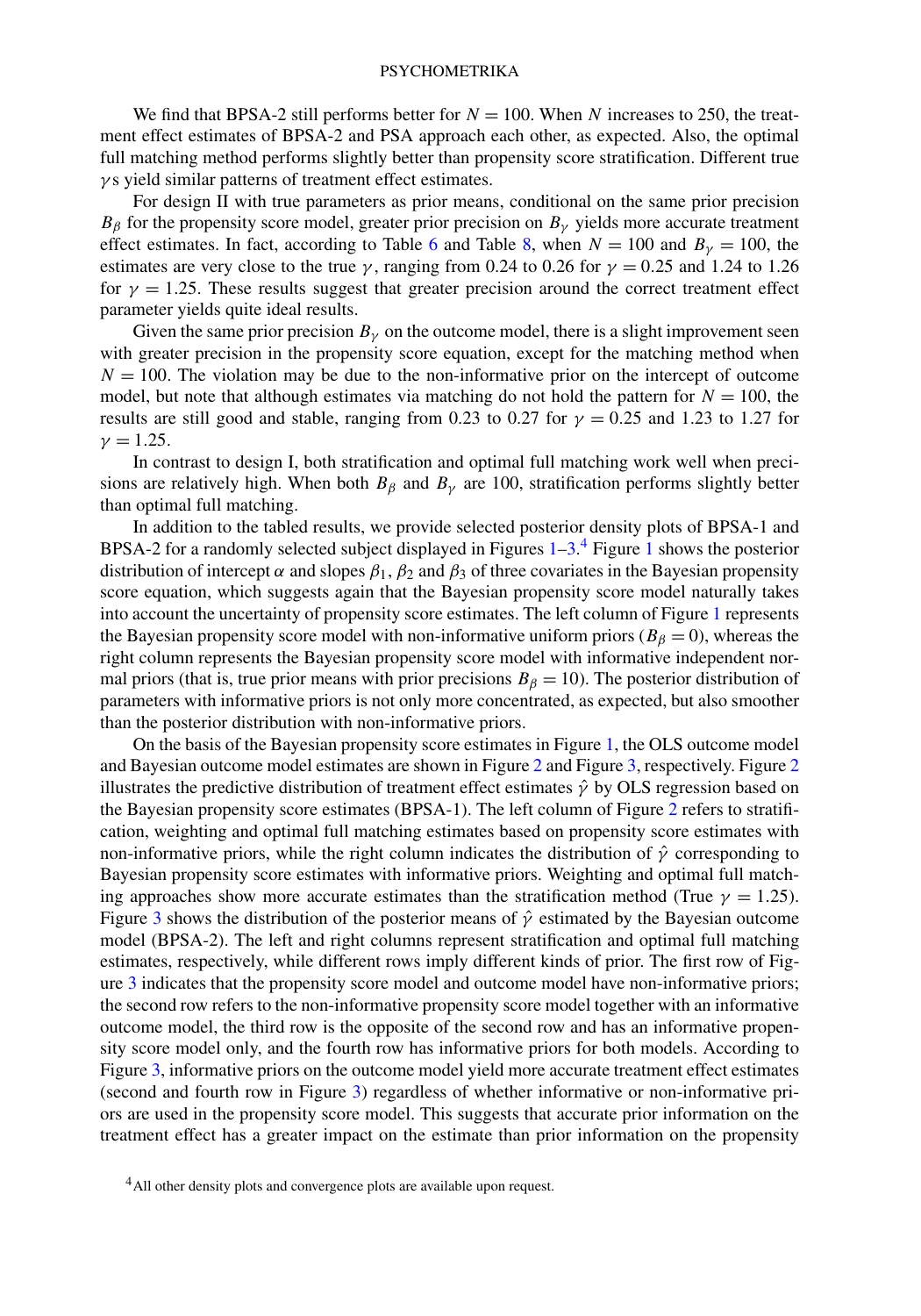<span id="page-18-0"></span>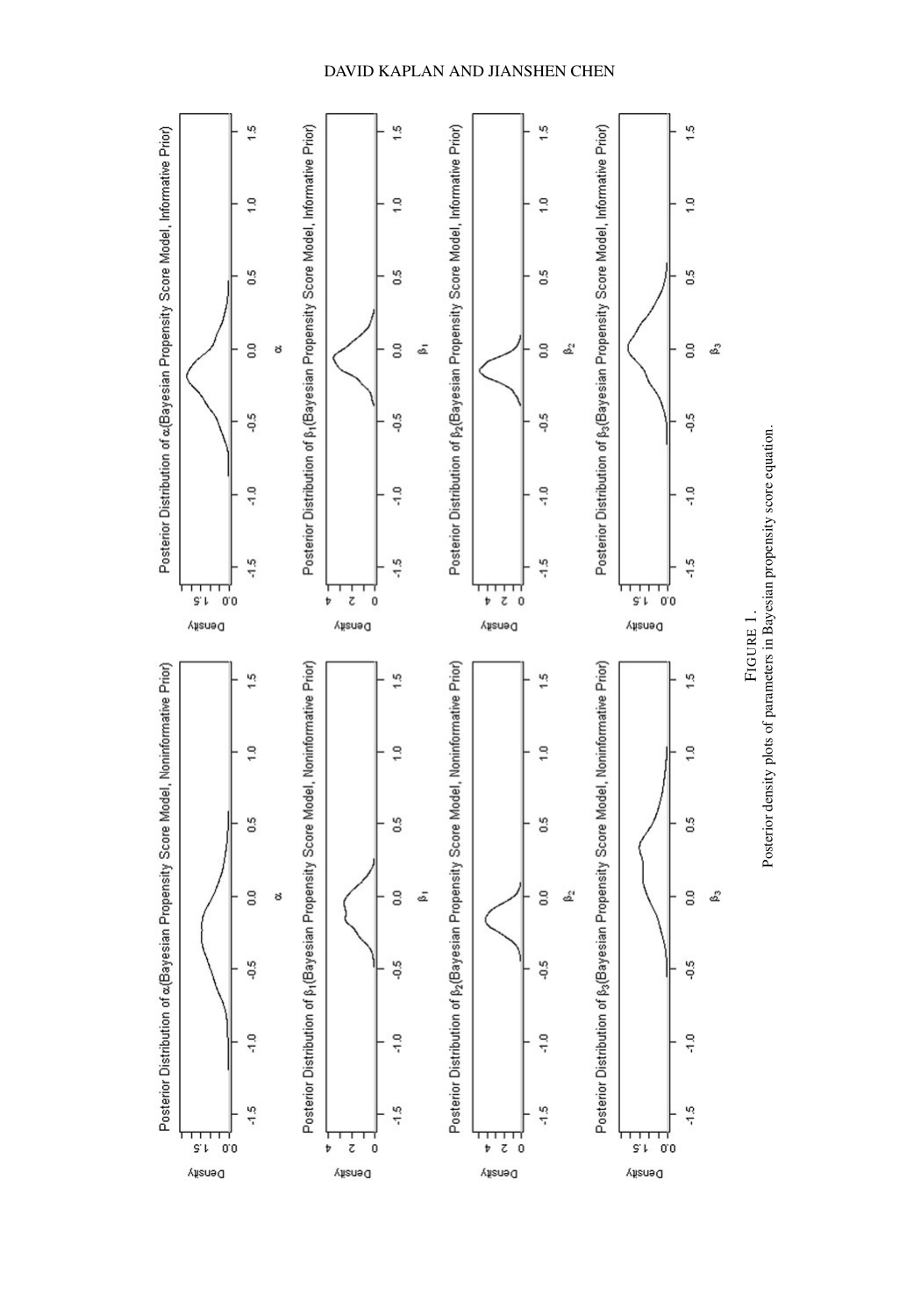<span id="page-19-0"></span>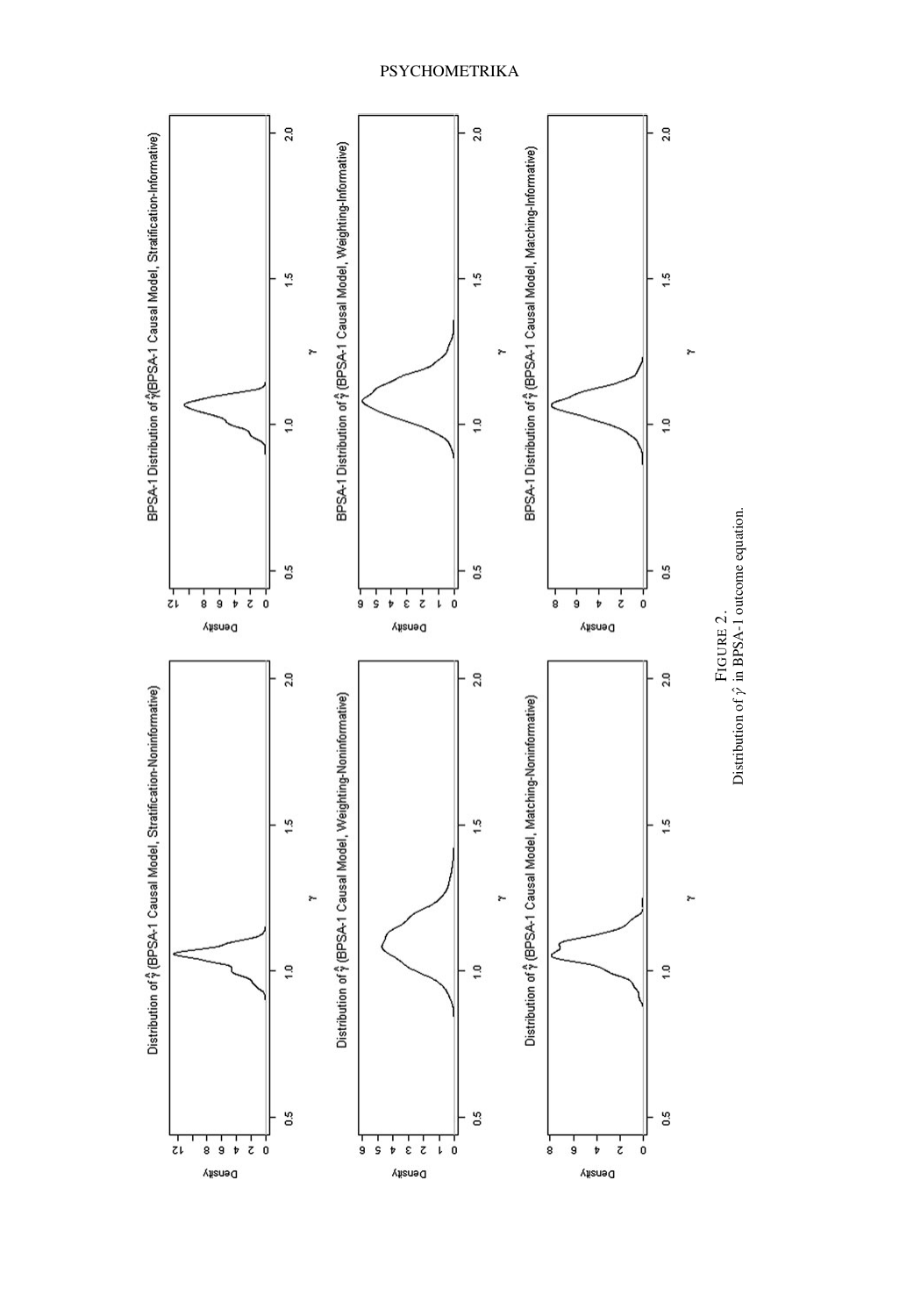<span id="page-20-0"></span>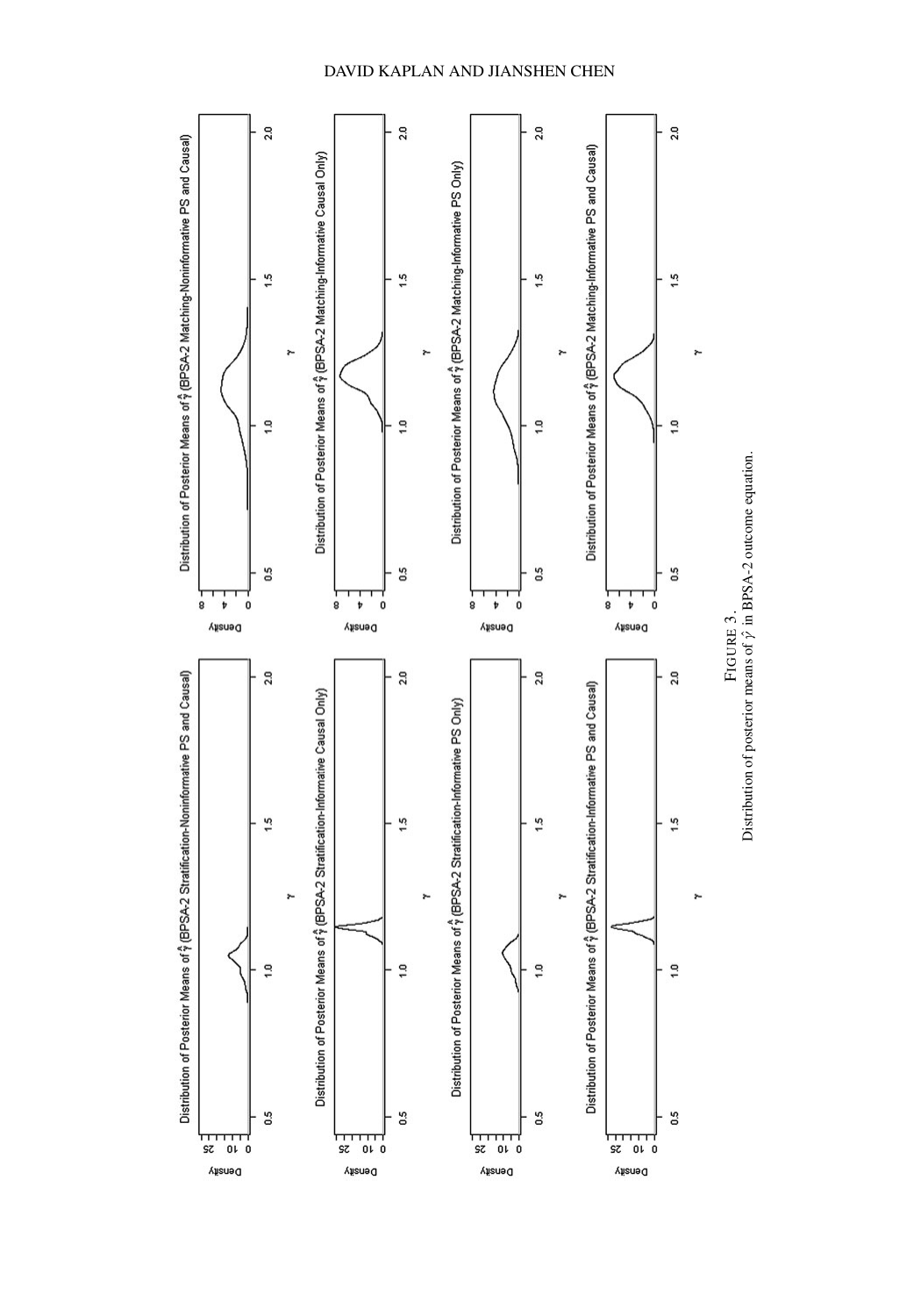score model. Compared to stratification, the optimal full matching approach shows a smoother and wider predictive distribution.

To summarize, the results from design I and II show that when applying BPSA, it is desirable to use lower precision when uncertain about the mean in order to obtain estimates similar to frequentist results without adjustment for uncertainty, but with more accurate intervals; or employ higher prior precision when having greater certainty in order to obtain more precise estimates of treatment effects. We also find that the BPSA approach is preferable for small sample sizes, consistent with An's ([2010\)](#page-27-20) findings. Among the different methods of propensity score adjustment examined in this paper, the optimal full matching approach often performs better than the stratification method. However, with precise prior information and high precision, the stratification method can also obtain good estimates.

## 7. A Simulation Study of Standard Error Estimates

To further explore the performance of BPSA-1 and BPSA-2 on the estimated standard error of *γ*ˆ, a small simulation study is conducted, replicating frequentist PSA, BPSA-1 and BPSA-2 with several selected priors. Again, note that when the prior precision of the propensity score equation  $B_\beta$  or the outcome equation  $B_\gamma$  is 0, a non-informative prior for the corresponding equation is used. Whereas when the prior precisions  $B_\beta$  or  $B_\gamma$  are set to 10, the true prior mean is utilized with prior precision 10 for the parameters of the propensity score equation or the outcome equation. The results, averaged over 200 replications, are shown in Table [10](#page-22-0). The sample size *N* is 250 for all approaches shown in Table [10,](#page-22-0) except  $N = 100$  for BPSA-2 optimal full matching (the last four rows).

According to Table [10,](#page-22-0) the mean of the standard errors for the treatment effect is consistently smaller than the standard deviation of the estimates under stratification, weighting and optimal full matching  $(0.15 \text{ vs. } 0.16)$ . The coverage rates for the 95 % confidence intervals are slightly smaller than the nominal level for PSA stratification and weighting (94.5 % and 93.5 %, respectively). Under optimal full matching, the coverage rate is slightly over-estimated (95.5 %).

With informative priors on the propensity score equation, the mean of the estimated standard errors for BPSA-1 achieves the same value as the standard deviation of the estimates under all three propensity score approaches. With non-informative priors, BPSA-1 stratification provides accurate standard errors; however weighting and optimal full matching yield a higher mean standard error compared to the standard deviation of the estimates. The coverage rates for BPSA-1 credible intervals are similar to the frequentist PSA confidence intervals.

For BPSA-2 under stratification and a non-informative prior on the treatment effect, the mean of the estimated standard errors is very precise and the coverage rates are very close to the nominal level. With informative priors on the treatment effect, the mean of the estimated standard errors is higher than the true variability. However, for BPSA-2 under optimal full matching, the mean of the estimated standard errors is much higher than the true variability (0.27 vs. 0.22, 0.21 vs. 0.14) and coverage rates are quite high. This finding may be due to the smaller sample size for BPSA-2 matching. Also, the matching approach seems to yield higher coverage rates under both frequentist and Bayesian methods. In regard to bias, frequentist PSA estimates are as precise or slightly better than BPSA-1 and BPSA-2 estimates. BPSA-2 estimates are closer to true *γ* when having informative priors on the treatment effect.

In summary, the frequentist PSA variance estimator without taking into account uncertainty in estimated propensity scores tends to underestimate the variance of the treatment effect. On average, BPSA-1 (An's intermediate approach) performs well in terms of the closeness between the estimated and true variability. BPSA-2 stratification provides quite good standard error estimates, but BPSA-2 under optimal full matching over-estimates the variance. Generally, the Bayesian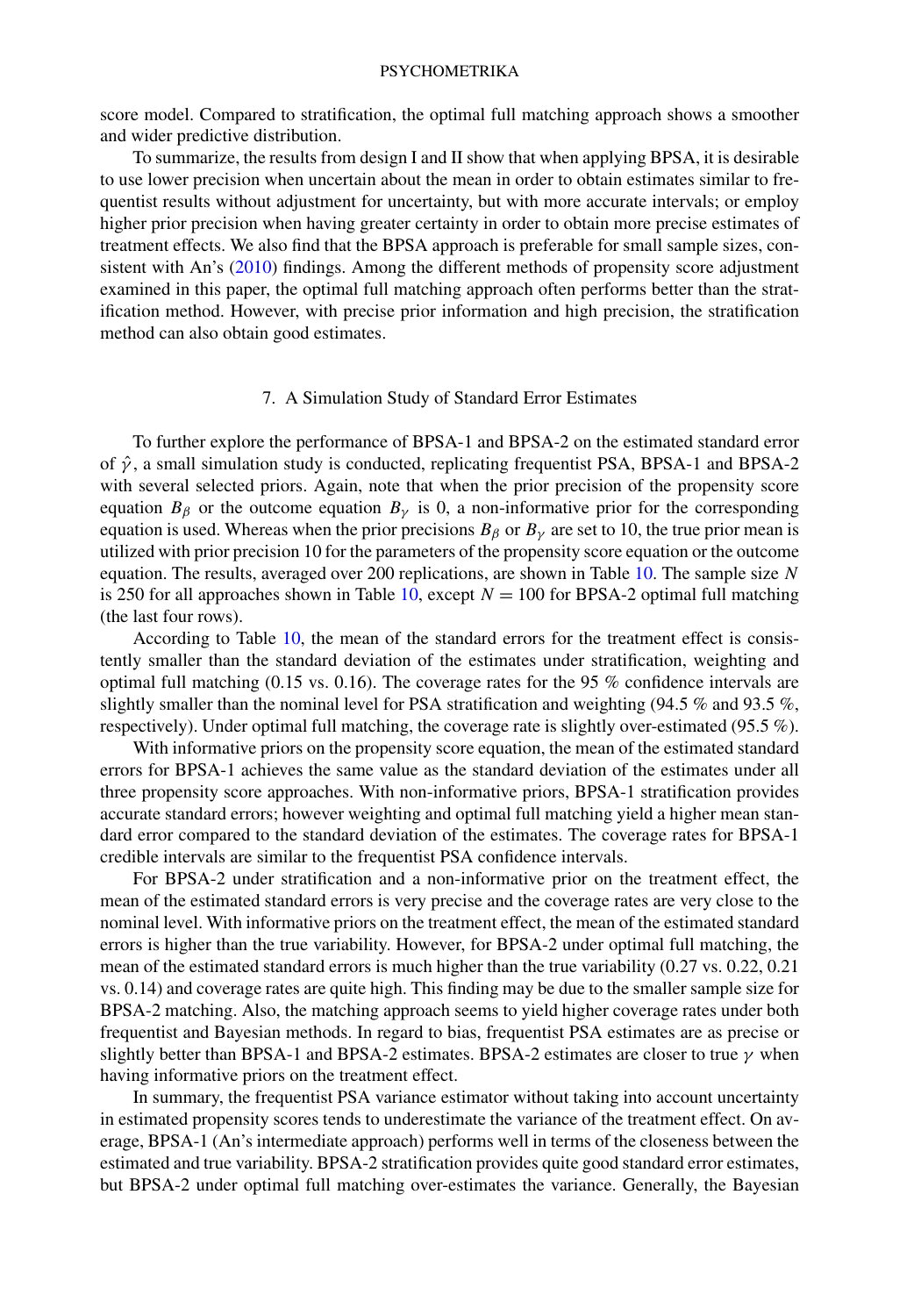<span id="page-22-0"></span>

|                                  | Estimate    |           | S.E. | Coverage |           |
|----------------------------------|-------------|-----------|------|----------|-----------|
|                                  | <b>Bias</b> | <b>SD</b> | Mean | SD       |           |
| Stratification                   |             |           |      |          |           |
| <b>PSA</b>                       | $-0.03$     | 0.16      | 0.15 | 0.01     | 94.5%     |
| BPSA-1                           |             |           |      |          |           |
| $B_{\beta}=0$                    | $-0.05$     | 0.16      | 0.16 | 0.01     | 94.5%     |
| $B_{\beta}=10$                   | $-0.05$     | 0.16      | 0.16 | 0.01     | $95.0 \%$ |
| BPSA-2                           |             |           |      |          |           |
| $B_{\beta} = B_{\gamma} = 0$     | $-0.06$     | 0.16      | 0.16 | 0.01     | 94.5%     |
| $B_{\beta} = 0, B_{\gamma} = 10$ | $-0.03$     | 0.07      | 0.11 | 0.003    | 99.0%     |
| $B_{\beta} = 10, B_{\gamma} = 0$ | $-0.06$     | 0.16      | 0.16 | 0.01     | $95.0 \%$ |
| $B_{\beta} = B_{\gamma} = 10$    | $-0.03$     | 0.07      | 0.11 | 0.003    | 99.0 $%$  |
| Weighting                        |             |           |      |          |           |
| <b>PSA</b>                       | $-0.002$    | 0.16      | 0.15 | 0.01     | $93.5\%$  |
| BPSA-1                           |             |           |      |          |           |
| $B_{\beta}=0$                    | $-0.01$     | 0.16      | 0.17 | 0.02     | $96.5\%$  |
| $B_{\beta}=10$                   | $-0.04$     | 0.16      | 0.16 | 0.01     | 93.5 $%$  |
| Optimal matching                 |             |           |      |          |           |
| <b>PSA</b>                       | $-0.01$     | 0.16      | 0.15 | 0.01     | $95.5\%$  |
| BPSA-1                           |             |           |      |          |           |
| $B_{\beta}=0$                    | $-0.03$     | 0.16      | 0.17 | 0.01     | $95.5\%$  |
| $B_{\beta}=10$                   | $-0.03$     | 0.16      | 0.16 | 0.01     | $95.5\%$  |
| BPSA-2                           |             |           |      |          |           |
| $B_{\beta} = B_{\gamma} = 0$     | $-0.06$     | 0.22      | 0.27 | 0.02     | $97.0 \%$ |
| $B_{\beta} = 0, B_{\gamma} = 10$ | $-0.04$     | 0.14      | 0.21 | 0.01     | $100\%$   |
| $B_{\beta} = 10, B_{\gamma} = 0$ | $-0.07$     | 0.22      | 0.27 | 0.02     | 97.5%     |
| $B_{\beta} = B_{\gamma} = 10$    | $-0.04$     | 0.14      | 0.21 | 0.01     | 100 %     |

| TABLE 10.                                |
|------------------------------------------|
| Simulation results for 200 replications. |

approach has larger coverage rates than the frequentist approach, which may be because the simulation study follows the frequentist framework, thus favoring a frequentist outcome (Yuan  $\&$ MacKinnon, [2009](#page-28-14)).

Our simulation results regarding frequentist PSA variance estimation are consistent with McCandless et al. ([2009\)](#page-27-19) but disagree with Abadie and Imbens ([2009\)](#page-27-5) and An ([2010\)](#page-27-20). Assuming group assignment is random, it has been shown that the variance of the estimators using the estimated propensity score is not more than the variance of the estimators given the known true propensity score (Rubin & Thomas, [1992a,](#page-28-5) [1992b](#page-28-6); Abadie & Imbens, [2006](#page-27-4)). Thus, when treating the estimated propensity score as if it were true, the variance estimator will overestimate the true variance. We believe, therefore, that the discrepancy between our results and those of Abadie and Imbens [\(2009\)](#page-27-5) and An ([2010\)](#page-27-20) could be due to the fact that the asymptotic variance estimator for matching developed by Abadie and Imbens [\(2006](#page-27-4), [2009\)](#page-27-5) treats group assignment as random. In contrast to Abadie and Imbens ([2009\)](#page-27-5) and An [\(2010](#page-27-20)), the frequentist PSA variance estimator employed by McCandless et al. ([2009\)](#page-27-19) and the one developed in this paper treats group assignment as fixed, thereby ignoring the uncertainty of estimated propensity scores, and leading to variance underestimation according to the total variance formula.

*Note*. Weighting approach in BPSA-2 is not discussed here due to the absence of Bayesian weighted regression in the propensity score literature.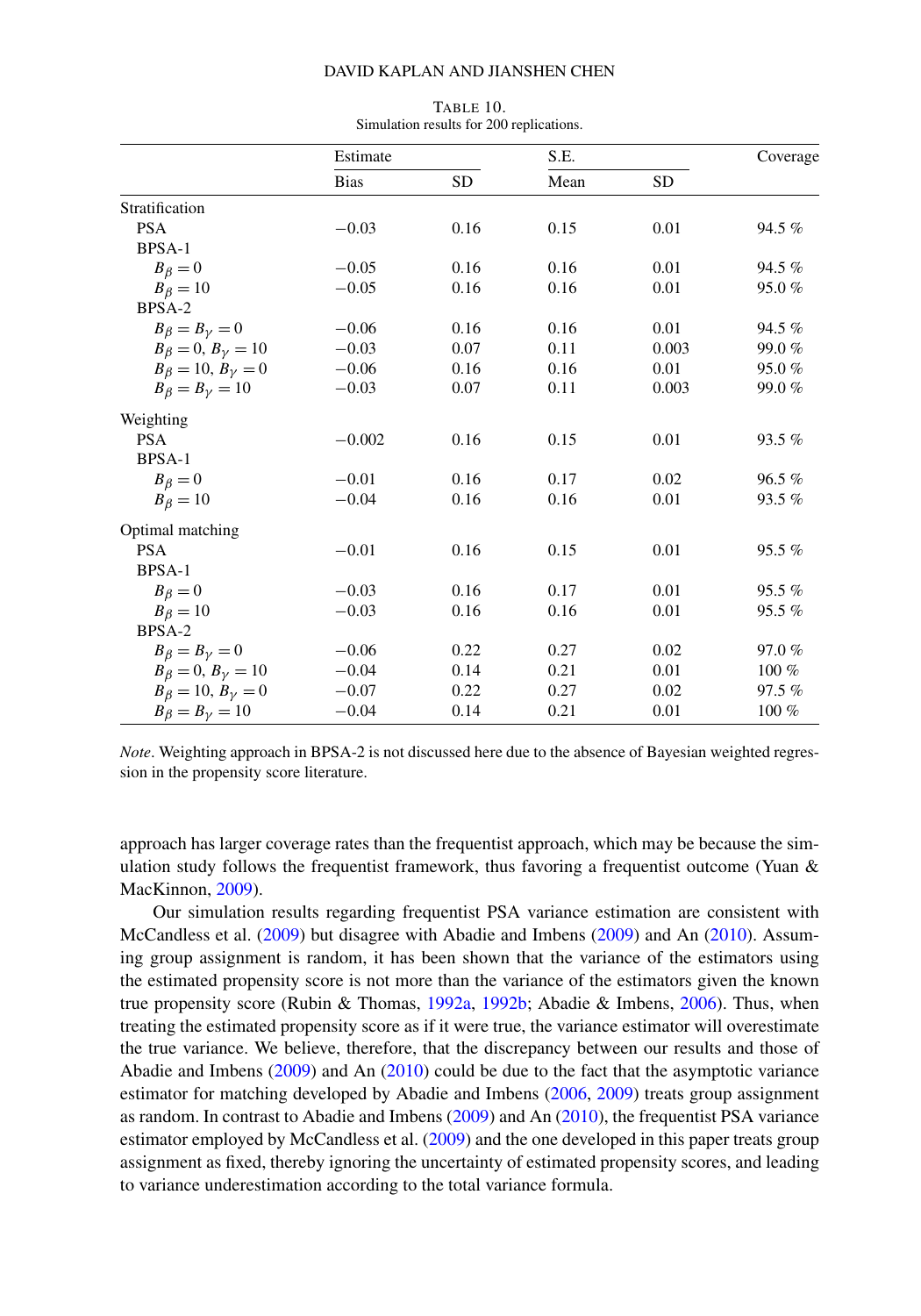From a Bayesian perspective, our two-step Bayesian propensity score approach naturally takes into account the uncertainty of the estimated propensity scores and yields larger variance estimates. Note that our Bayesian results differ from An's [\(2010](#page-27-20)) Bayesian results, which may be due to the discrepancy in the methods utilized in the two papers. First, An ([2010\)](#page-27-20) focuses on propensity score regression and single nearest neighbor matching methods, whereas our paper studies different approaches, i.e. stratification, weighting and optimal full matching. In addition, An ([2010\)](#page-27-20) utilizes an empirical Bayes approach to estimation, whereas we, along with McCandless et al. [\(2009\)](#page-27-19), implement a more traditional Bayesian approach and fix prior distributions before any data are observed. Finally, the difference between our two-step Bayesian approach and the joint modeling Bayesian approach may also contribute to the discrepancy in results.

# 8. A Case Study

The real data used for illustrating our method derive from the Early Childhood Longitudinal Study Kindergarten Cohort of 1998 (ECLS-K) (NCES, [2001](#page-27-28)). The ECLS-K is a nationally representative longitudinal sample providing comprehensive information from children, parents, teachers and schools. The sampled children comes from both public and private schools and attends both full-day and part-day kindergarten programs, having diverse socio-economic and racial/ethnic backgrounds.

In this case study, we examine the treatment effect of full versus part-day kindergarten attendance on IRT-based reading scores for children at the end of 1998 fall kindergarten. A sample of 600 children was randomly selected proportional to the number of children in full- or partday kindergarten in the population. This resulted in 320 children in full-day kindergarten and 280 children in part-day kindergarten. Thirteen covariates were chosen for the propensity score equation. These included gender, race, child's learning style, self-control, social interactions, sadness/loneliness, impulsiveness/overreactiveness, mother's employment status, whether first time kindergartner in 1998, mother's employment between birth and kindergarten, non-parental care arrangements, social economic status and number of grandparents who live close by. We acknowledge that covariate selection is very important for the use of propensity score method (see e.g. Steiner, Cook, Shadish, & Clark, [2010](#page-28-15)). However, it is not the focus of this paper and for the purpose of illustration, we assume that the covariates here remain the same before and after treatment assignment and correlate with both the real selection process and the potential outcomes. All analyses utilized the various R software programs described earlier (R Development Core Team, [2011](#page-27-23)). Missing data were handled via the R program *mice* (multivariate imputation by chained equations) (van Buuren & Groothuis-Oudshoorn, [2011\)](#page-28-16). Non-informative uniform priors are used due to lack of information. The MCMC sampling has 400,000 iterations with burn-in 5000 and thin interval 400, which significantly reduces autocorrelation to an acceptable range.

The estimated treatment effects and confidence/credible intervals for simple regression, traditional PSA, BPSA-1, and BPSA-2 are shown in Table [11.](#page-24-1) Compared to the nonsignificant results estimated by simple regression, both PSA and BPSA are able to detect a significant treatment effect and greatly reduce the estimation bias. The Bayesian approach with little prior information achieves similar estimated treatment effects to the conventional frequentist approach, but offers a better variance estimate, taking into account the uncertainty of propensity scores and therefore having wider credible intervals. On average, the Bayesian stratification method has 6.2 % wider interval than conventional approach, the Bayesian weighting approach achieves an 8.9 % wider interval, and the Bayesian optimal full matching method obtains as much as 14 %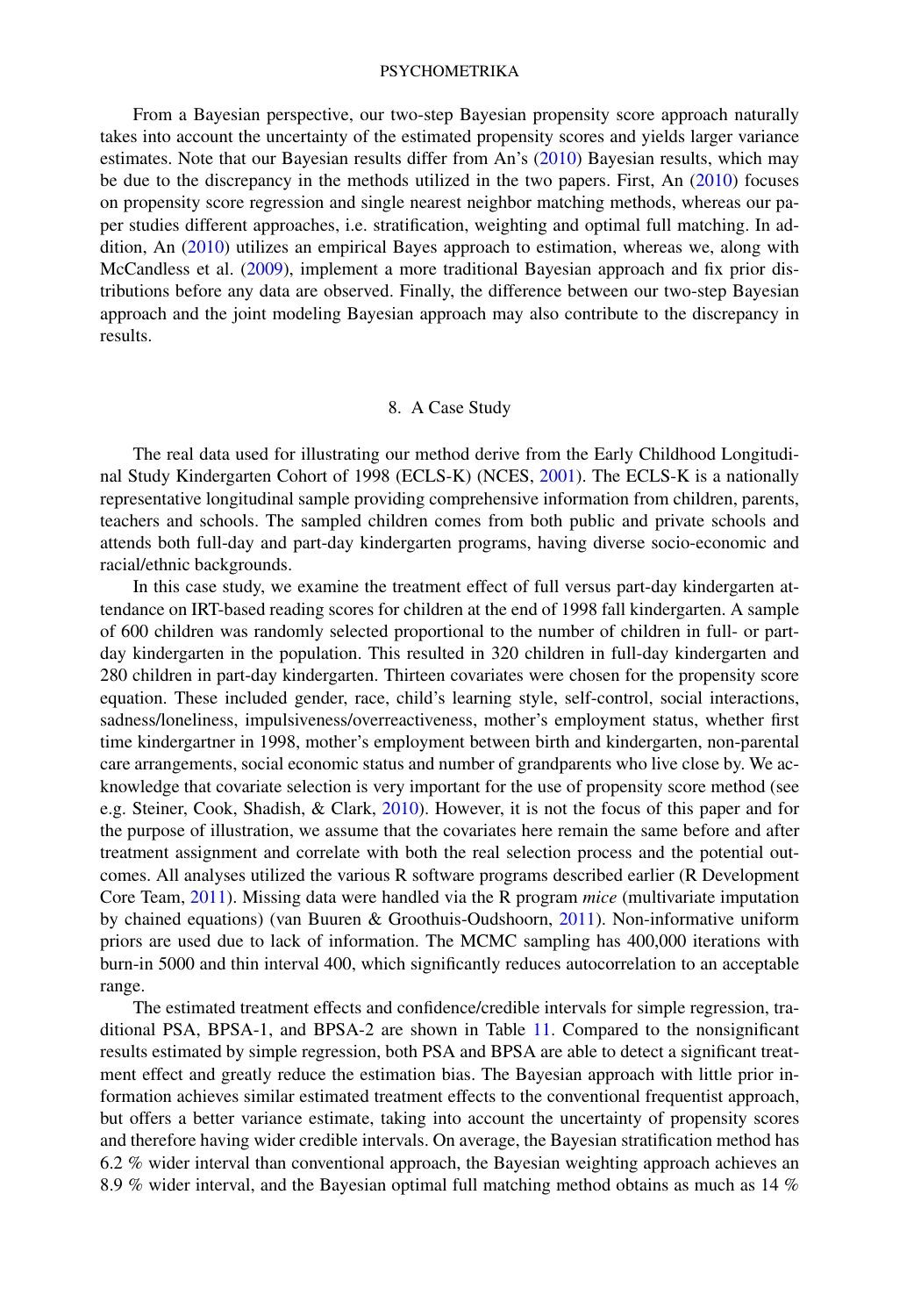| Method                     | $\hat{\gamma}$ (S.E.) | Confidence/Credible Interval |
|----------------------------|-----------------------|------------------------------|
| Simple linear regression   | 1.42(0.78)            | $(-0.12, 2.95)$              |
| Bayesian linear regression | 1.43(0.80)            | $(-0.14, 2.99)$              |
| <b>PSA</b>                 |                       |                              |
| <b>Stratification</b>      | 2.10(0.83)            | (0.48, 3.72)                 |
| Weighting                  | 2.14(0.80)            | (0.57, 3.71)                 |
| Optimal matching           | 2.11(0.83)            | (0.48, 3.74)                 |
| BPSA-1                     |                       |                              |
| <b>Stratification</b>      | 2.08(0.87)            | (0.37, 3.79)                 |
| Weighting                  | 2.23(0.87)            | (0.52, 3.94)                 |
| Optimal matching           | 2.08(0.95)            | (0.22, 3.94)                 |
| BPSA-2                     |                       |                              |
| Stratification             | 2.07(0.88)            | (0.34, 3.80)                 |
| Optimal matching           | 2.09(0.95)            | (0.23, 3.94)                 |

<span id="page-24-1"></span>TABLE 11. Estimated treatment effects (*γ*ˆ) & standard errors (S.E.) by PSA, BPSA-1 and BPSA-2 for the ECLS-K data.



FIGURE 4. Flowchart outlining steps of simulation and case studies.

<span id="page-24-0"></span>wider interval. This result agrees with McCandless et al. ([2009\)](#page-27-19) and is consistent with our simulation results and Bayesian theory. A flow chart outlining the steps of the case study can be found on the right hand side of Figure [4.](#page-24-0)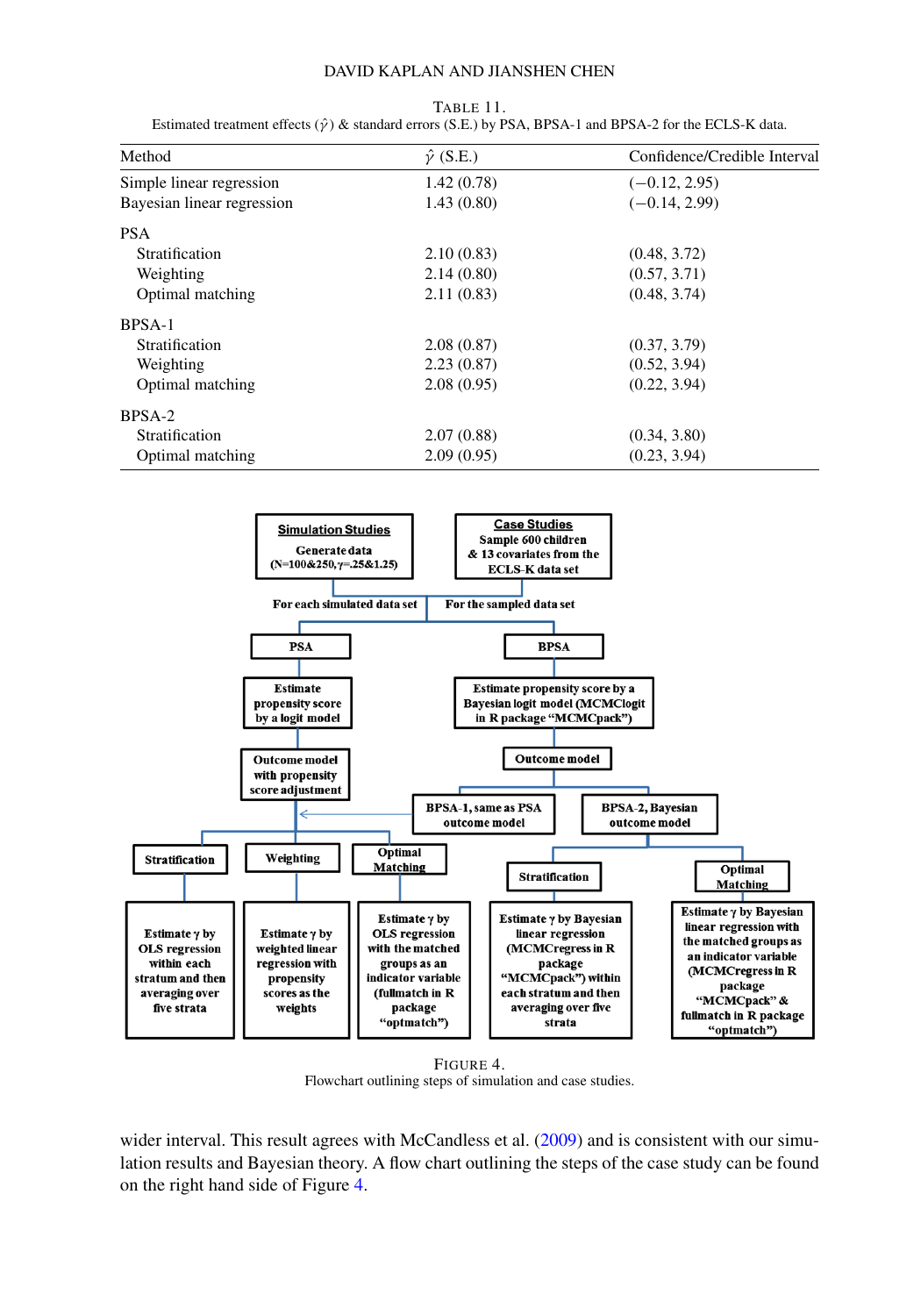## 9. Summary

This paper sought to provide a two-step Bayesian approach to propensity score adjustment that accounts for prior information in both the propensity score model and the outcome model. This approach, here referred to as BPSA-2, was developed for applications to propensity score stratification and optimal full matching. Treatment effect and variance estimators for BPSA-2 under these contexts were also provided. In addition, we extended An's [\(2010](#page-27-20)) "intermediate Bayesian approach" (here referred to as BPSA-1) to stratification, weighting, and optimal full matching, as well as provides the treatment effect and variance estimators. Finally, for purposes of completeness we compared our approaches to the conventional frequentist approach which does not account for uncertainty in the propensity scores.

To summarize, simulation study 1 and study 2 examined the general performance of twostep BPSA-1 and BPSA-2 approaches for one simulated data set and explored the influence of various priors on the estimate of a treatment effect. A further simulation study focused on the variance estimation of BPSA-1 and BPSA-2, showing the coverage rates and comparing mean standard errors with approximately true variation. Study 1 revealed that greater precision in the propensity score equation yielded better recovery of the frequentist-based treatment effect compared to traditional PSA and compared to no adjustment. BPSA-1 also revealed a very small advantage to the Bayesian approach for  $N = 100$  versus  $N = 250$ . Design I of the BPSA-2 study revealed that greater precision around the wrong treatment effect can lead to seriously distorted results. Design II of the BPSA-2 study revealed that greater precision around the correct treatment effect yields quite good results, with slight improvement seen with greater precision in the propensity score equation. Our results also indicated that the optimal full matching method obtained somewhat more stable and precise estimates compared to stratification and matching.

An additional simulation study revealed that traditional PSA variance estimates tend to underestimate the true variation of the treatment effect estimators, while BPSA-1 provided accurate or slightly higher variance estimates. For BPSA-2, high prior precision on the treatment effect lead to overly high coverage rates but smaller variation of estimators compared to other approaches. With non-informative priors on the treatment effect, BPSA-2 stratification performed as good as BPSA-1, but BPSA-2 matching provided over-estimated variance estimate and overly high coverage rate that might be due to the smaller sample size. However, this issue deserves further investigation.

We note once again a discrepancy in the findings regarding variance estimation under frequentist PSA. To summarize, Abadie and Imbens [\(2009](#page-27-5)) and An [\(2010](#page-27-20)) found that the frequentist PSA treatment effect estimator exhibited an overestimation in the variance whereas Lechner [\(2002](#page-27-6)), McCandless et al. [\(2009](#page-27-19)), and our paper found that the variance estimates of the PSA approach, without taking into account uncertainty of estimated propensity scores, were underestimated. We attribute this discrepancy to the different kinds of PSA variance estimator these papers employ. Abadie and Imbens ([2009\)](#page-27-5) and An ([2010\)](#page-27-20) consider the PSA variance estimator that has taken into account uncertainty of group assignment, while the latter including this paper utilize the variance estimator that fixes the group assignment. Further research on this issue is warranted.

Finally, the case study revealed that the credible intervals are wider than the confidence intervals when priors are non-informative. This result is consistent with McCandless et al. [\(2009](#page-27-19)) and with Bayesian theory.

# 10. Concluding Remarks

Our paper was situated within the Neyman–Rubin potential outcomes framework, and it is important that we consider the value added of a Bayesian approach to propensity score analysis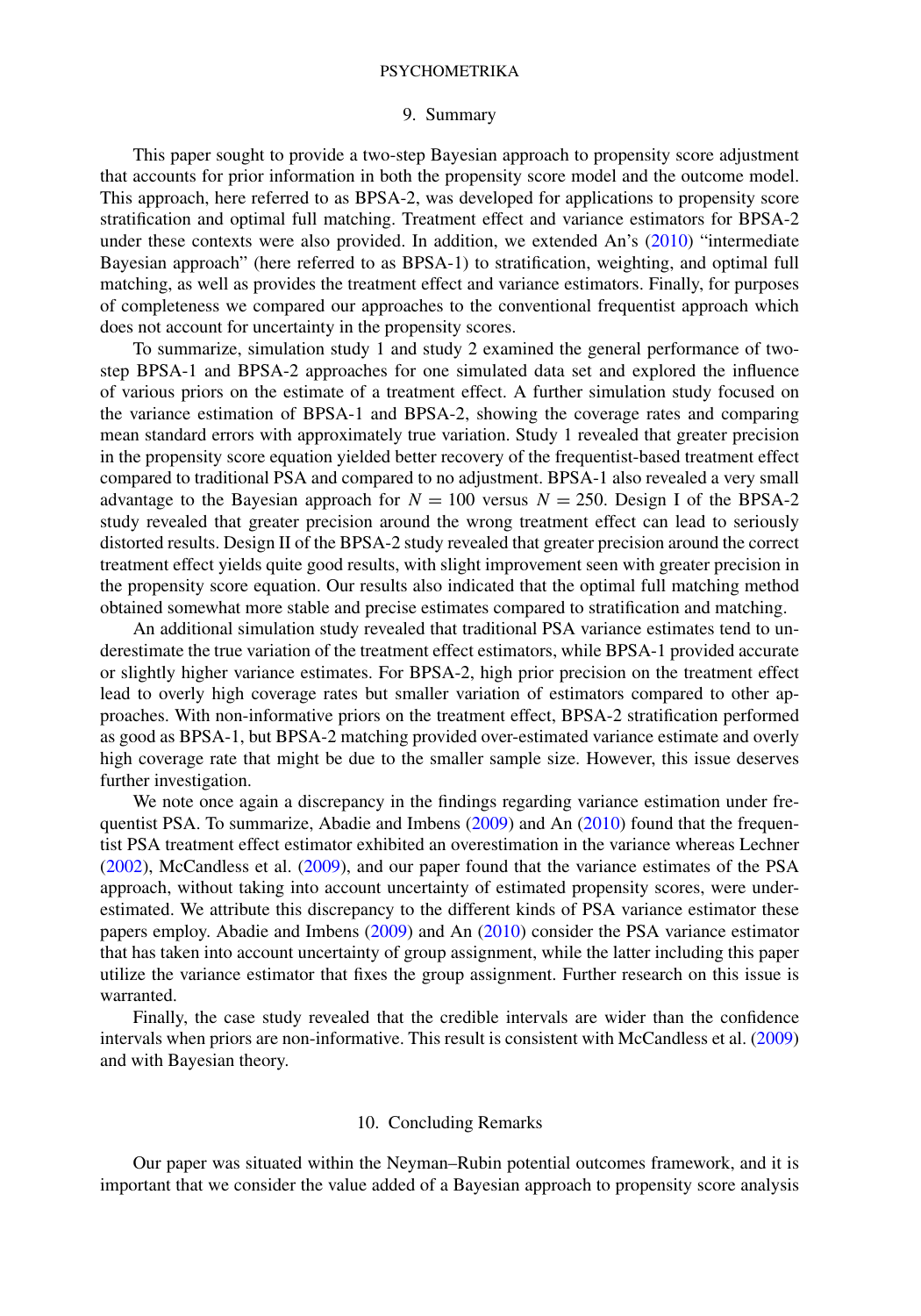within that framework. In particular, in this era of "evidenced-based" research in the social and behavioral sciences and the importance placed on randomized experiments or tightly controlled quasi-experiments, the clear goal is to obtain reliable estimates of treatment effects. Our view is that reliable estimates of treatment effects must account for various types of uncertainty. In the case of a randomized experiment, there is no uncertainty in the mechanism that assigns units to treatment conditions, though there may be considerable uncertainty in the estimate of the treatment effect. This latter uncertainty could be addressed simply by performing a Bayesian regression to test the treatment effect, specifying a lesser or greater degree of precision on the prior distribution of the treatment effect.

In the context of observational studies, however, there are additional sources of uncertainty that need to be addressed. First, there is uncertainty in the choice of covariates to be used in the propensity score equation. The problem of covariate choice has been discussed in Steiner, Cook, and Shadish ([2011\)](#page-28-17) and Steiner et al. [\(2010](#page-28-15)), who demonstrate important strategies for covariate selection that directly concern the assumption of strong ignorability of treatment assignment. Nevertheless, this source of uncertainty is captured in the disturbance term of the propensity score equation. The second source of uncertainty concerns capturing the correct functional form of the propensity score. Rosenbaum and Rubin ([1984,](#page-28-18) [1985\)](#page-28-19) outline procedures based on iteratively checking covariate balance when including higher-order polynomials and interaction terms in the logistic model for the propensity score.

With respect to our paper, two additional sources of uncertainty can be considered. The third source of uncertainty centers on the degree of prior knowledge we have concerning the propensity score model parameters. This source of uncertainty can be addressed through specification of the prior distributions on the parameters of the propensity score model. Finally, the fourth source of uncertainty centers on the degree of prior knowledge we have on the parameters of the outcome model. This fourth source of uncertainty can be addressed through the specification of the prior distribution on the treatment effect.

Bayesian theory provides the framework by which we can incorporate prior information to represent our degree of uncertainty in the propensity score model and the outcome model. However, careful specification of the prior distribution of all of the model parameters requires deeper understanding of the elicitation problem (see Abbas, Budescu, Yu, & Haggerty, [2008;](#page-27-29) Abbas, Budescu, & Gu, [2010;](#page-27-30) O'Hagan, Buck, Daneshkhah, Eiser, Garthwaite, Jenkinson, & et al., [2006\)](#page-27-31). The general idea is that through a careful review of prior research on a problem, and/or the careful elicitation of prior knowledge from content area experts and/or key stakeholders, relatively precise values for hyperparameters can be obtained and incorporated into a Bayesian specification. Alternative elicitations can be directly compared via Bayesian model selection measures such as the deviance information criterion (Spiegelhalter et al., [2002\)](#page-28-12). It is through (a) the careful and rigorous elicitation of prior knowledge, (b) the incorporation of that knowledge into the propensity score model and outcome model, and (c) a rigorous approach to the selection among competing propensity score models, that a pragmatic *and* evolutionary development of knowledge can be realized—and this is precisely the advantage that Bayesian statistics, and Bayesian propensity score analysis in particular, has over its frequentist counterparts. Now that the theoretical and computational foundations have been established, the benefits of Bayesian propensity score analysis in the context of observational studies will be realized in terms of how it provides insights into important substantive problems.

## Acknowledgements

The research reported in this paper was supported by the Institute of Education Sciences, U.S. Department of Education, through Grant R305D110001 to The University of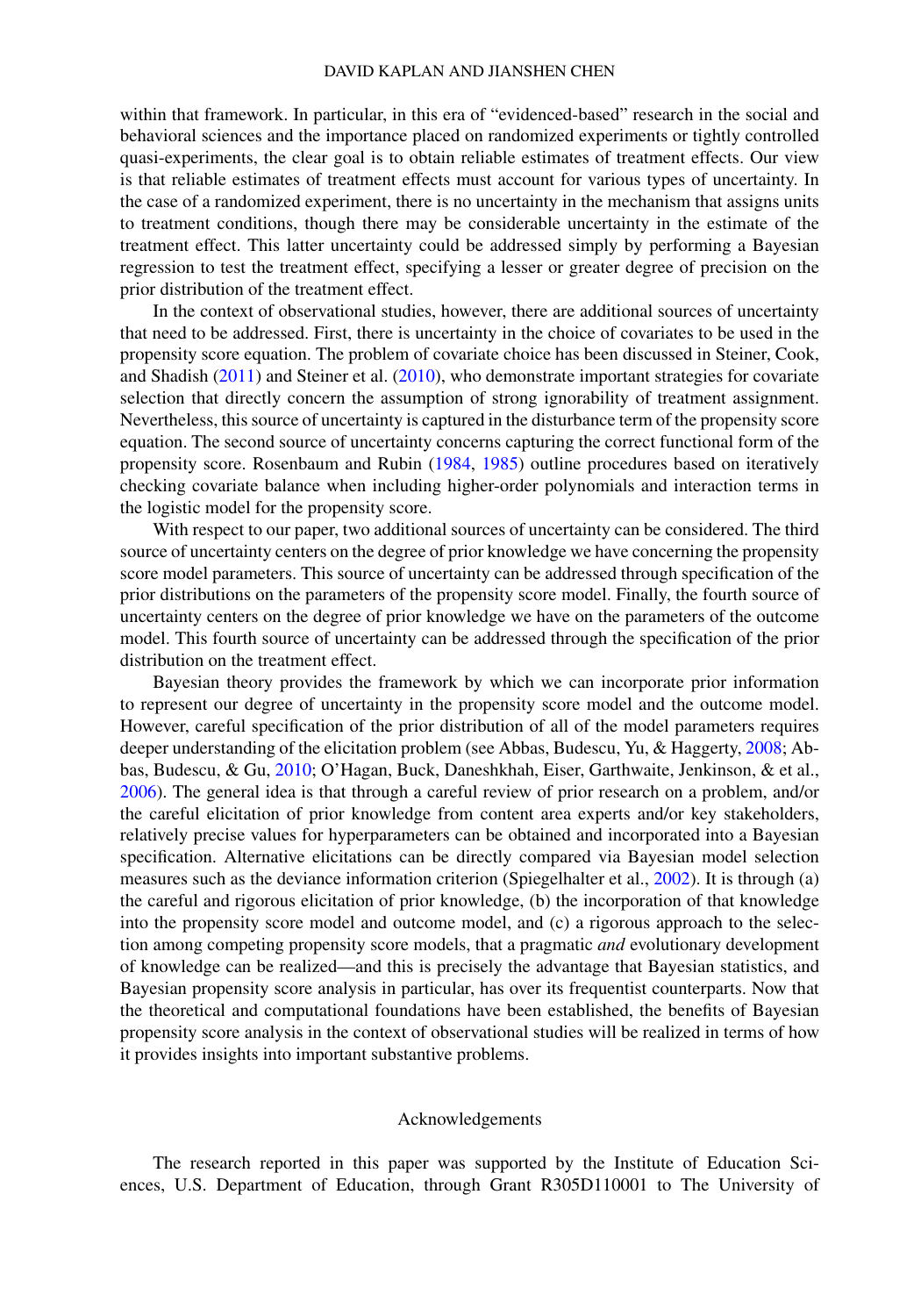<span id="page-27-30"></span><span id="page-27-29"></span><span id="page-27-8"></span><span id="page-27-5"></span><span id="page-27-4"></span>Wisconsin–Madison. The opinions expressed are those of the authors and do not represent views of the Institute or the U.S. Department of Education.

#### References

- <span id="page-27-20"></span><span id="page-27-7"></span>Abadie, A., & Imbens, G. (2006). Large sample properties of matching estimators for average treatment effects. *Econometrica*, *74*, 235–267.
- <span id="page-27-25"></span>Abadie, A., & Imbens, G.W. (2008). On the failure of the bootstrap for matching estimators. *Econometrica*, *76*, 1537– 1558.
- Abadie, A., & Imbens, G.W. (2009). *Matching on the estimated propensity score* (NBER Working Paper 15301).
- <span id="page-27-12"></span>Abbas, A.E., Budescu, D.V., & Gu, Y. (2010). Assessing joint distributions with isoprobability countours. *Management Science*, *56*, 997–1011.
- <span id="page-27-21"></span><span id="page-27-17"></span>Abbas, A.E., Budescu, D.V., Yu, H.T., & Haggerty, R. (2008). A comparison of two probability encoding methods: fixed probability vs. fixed variable values. *Decision Analysis*, *5*, 190–202.
- An, W. (2010). Bayesian propensity score estimators: incorporating uncertainties in propensity scores into causal inference. *Sociological Methodology*, *40*, 151–189.
- <span id="page-27-24"></span><span id="page-27-1"></span>Austin, P.C., & Mamdani, M.M. (2006). A comparison of propensity score methods: a case-study estimating the effectiveness of post-AMI statin use. *Statistics in Medicine*, *25*, 2084–2106.
- <span id="page-27-15"></span>Benjamin, D.J. (2003). Does 401(k) eligibility increase saving? Evidence from propensity score subclassification. *Journal of Public Economics*, *87*, 1259–1290.
- <span id="page-27-16"></span>Cochran, W.G. (1968). The effectiveness of adjustment by subclassification in removing bias in observational studies. *Biometrics*, *24*, 295–313.
- <span id="page-27-11"></span>Dawid, A.P. (1982). The well-calibrated Bayesian. *Journal of the American Statistical Association*, *77*, 605–610.
- <span id="page-27-14"></span>Gelman, A., Carlin, J.B., Stern, H.S., & Rubin, D.B. (2003). *Bayesian data analysis* (2nd ed.). London: Chapman and Hall.
- <span id="page-27-2"></span>Geman, S., & Geman, D. (1984). Stochastic relaxation, Gibbs distributions and the Bayesian restoration of images. *IEEE Transactions on Pattern Analysis and Machine Intelligence*, *6*, 721–741.
- Guo, S., & Fraser, M.W. (2010). *Propensity score analysis: statistical methods and applications*. Thousand Oaks: Sage.
- <span id="page-27-13"></span><span id="page-27-10"></span>Hansen, B.B. (2004). Full matching in an observational study of coaching for the SAT. *Journal of the American Statistical Association*, *99*, 609–618.
- <span id="page-27-18"></span>Hansen, B.B., & Klopfer, S.O. (2006). Optimal full matching and related designs via network flow. *Journal of Computational and Graphical Statistics*, *15*, 609–627.
- <span id="page-27-26"></span>Heckman, J.J. (2005). The scientific model of causality. In R.M. Stolzenberg (Ed.), *Sociological methodology* (Vol. 35, pp. 1–97). Boston: Blackwell Publishing.
- <span id="page-27-6"></span>Hirano, K., & Imbens, G.W. (2001). Estimation of causal effects using propensity score weighting: an application to data on right heart catheterization. *Health Services and Outcomes Research Methodology*, *2*, 259–278.
- <span id="page-27-3"></span>Hirano, K., Imbens, G.W., & Ridder, G. (2003). Efficient estimation of average treatment effects using the estimated propensity score. *Econometrica*, *71*, 1169–1189.
- <span id="page-27-22"></span>Holland, P.W. (1986). Statistics and causal inference. *Journal of the American Statistical Association*, *81*, 945–960.
- Horvitz, D.G., & Thompson, D.J. (1952). A generalization of sampling without replacement from a finite universe. *Journal of the American Statistical Association*, *47*, 663–685.
- <span id="page-27-19"></span>Hoshino, T. (2008). A Bayesian propensity score adjustment for latent variable modeling and MCMC algorithm. *Computational Statistics & Data Analysis*, *52*, 1413–1429.
- <span id="page-27-28"></span>Larsen, M.D. (1999). An analysis of survey data on smoking using propensity scores. *Sankya. The Indian Journal of Statistics*, *61*, 91–105.
- <span id="page-27-9"></span>Lechner, M. (2002). Some practical issues in the evaluation of heterogeneous labour market programmes by matching methods. *Journal of the Royal Statistical Society. Series A. Statistics in Society*, *165*, 59–82.
- <span id="page-27-31"></span>Lunceford, J.K., & Davidian, M. (2004). Stratification and weighting via the propensity score in estimation of causal treatment effects: a comparative study. *Statistics in Medicine*, *23*, 2937–2960.
- <span id="page-27-27"></span>Martin, A.D., Quinn, K.M., & Park, J.H. (2010, May 10). Markov chain Monte Carlo (MCMC) package. [http://](http://mcmcpack.wustl.edu/) [mcmcpack.wustl.edu/](http://mcmcpack.wustl.edu/).
- <span id="page-27-23"></span>McCandless, L.C., Gustafson, P., & Austin, P.C. (2009). Bayesian propensity score analysis for observational data. *Statistics in Medicine*, *28*, 94–112.
- <span id="page-27-0"></span>NCES (2001). *Early childhood longitudinal study: kindergarten class of 1998–99: base year public-use data files user's manual* (Tech. Rep. No. NCES 2001-029). U.S. Government Printing Office.
- Neyman, J.S. (1923). Statistical problems in agriculture experiments. *Journal of the Royal Statistical Society. Series B. Statistical Methodology*, *2*, 107–180.
- O'Hagan, A., Buck, C.E., Daneshkhah, A., Eiser, J.R., Garthwaite, P.H., Jenkinson, D.J., et al. (2006). *Uncertain judgements: eliciting experts' probabilities*. West Sussex: Wiley.
- Perkins, S.M., Tu, W., Underhill, M.G., Zhou, X.H., & Murray, M.D. (2000). The use of propensity scores in pharmacoepidemiologic research. *Pharmacoepidemiology and Drug Safety*, *9*, 93–101.
- R Development Core Team (2011). *R: a language and environment for statistical computing* (Computer software manual). Vienna, Austria. Available from <http://www.R-project.org> (ISBN 3-900051-07-0).
- Rässler, S. (2002). *Statistical matching: a frequentist theory, practical applications, and alternative Bayesian approaches*. New York: Springer.